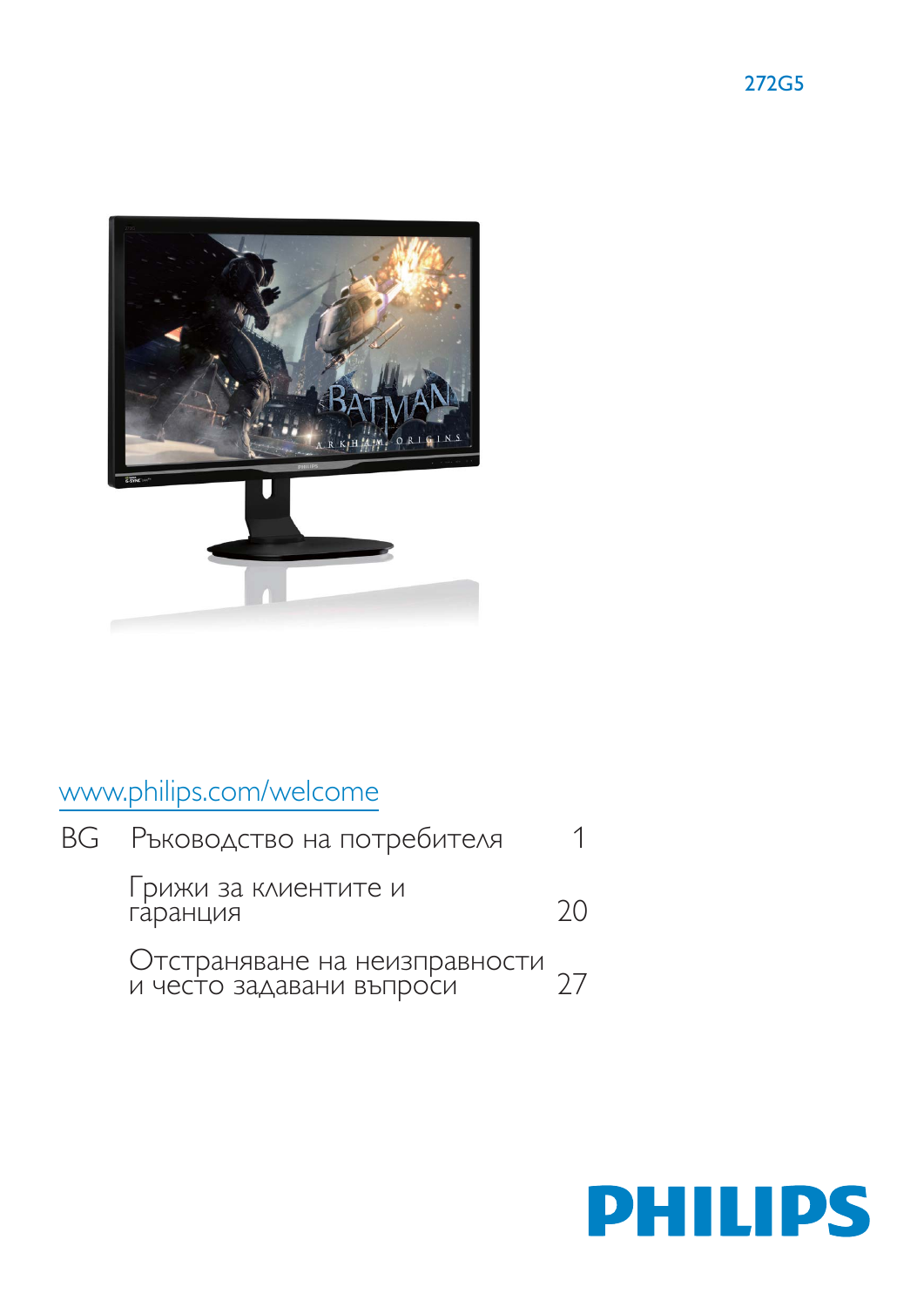# Съдържание

| 1. |         |                                      |
|----|---------|--------------------------------------|
|    | 1.1     | Мерки за безопасност и поддръжка     |
|    |         | 1                                    |
|    | 1.2     | Описание на условните                |
|    |         |                                      |
|    | 1.3     | Изхвърляне на продукта и             |
|    |         |                                      |
| 2. |         | Инсталиране на монитора4             |
|    | 2.1     |                                      |
|    |         |                                      |
|    | $2.3 -$ | Отстранете модула на основата за     |
|    |         |                                      |
|    | 2.4     | NVIDIA™ G-SYNC™ за бърза игра        |
|    |         |                                      |
| 3. |         | Технически характеристики 9          |
|    |         | 3.1 Разделителна способност и готови |
|    |         |                                      |
| 4. |         | Управление на захранването 12        |
| 5. |         | Информация за разпоредби 13          |
| 6. |         | Грижи за клиентите и гаранция20      |
|    | 6.1     | Правила на Philips за дефектните     |
|    |         | пиксели при монитори с плосък        |
|    |         |                                      |
|    |         | 6.2 Грижи за клиентите и гаранция23  |
| 7. |         | Отстраняване на неизправности и      |
|    |         | често задавани въпроси 27            |
|    | 7.1     | Отстраняване на неизправности27      |

7.1 Отстраняване на неизправности....27<br>7.2 Общи често задавани въпроси........28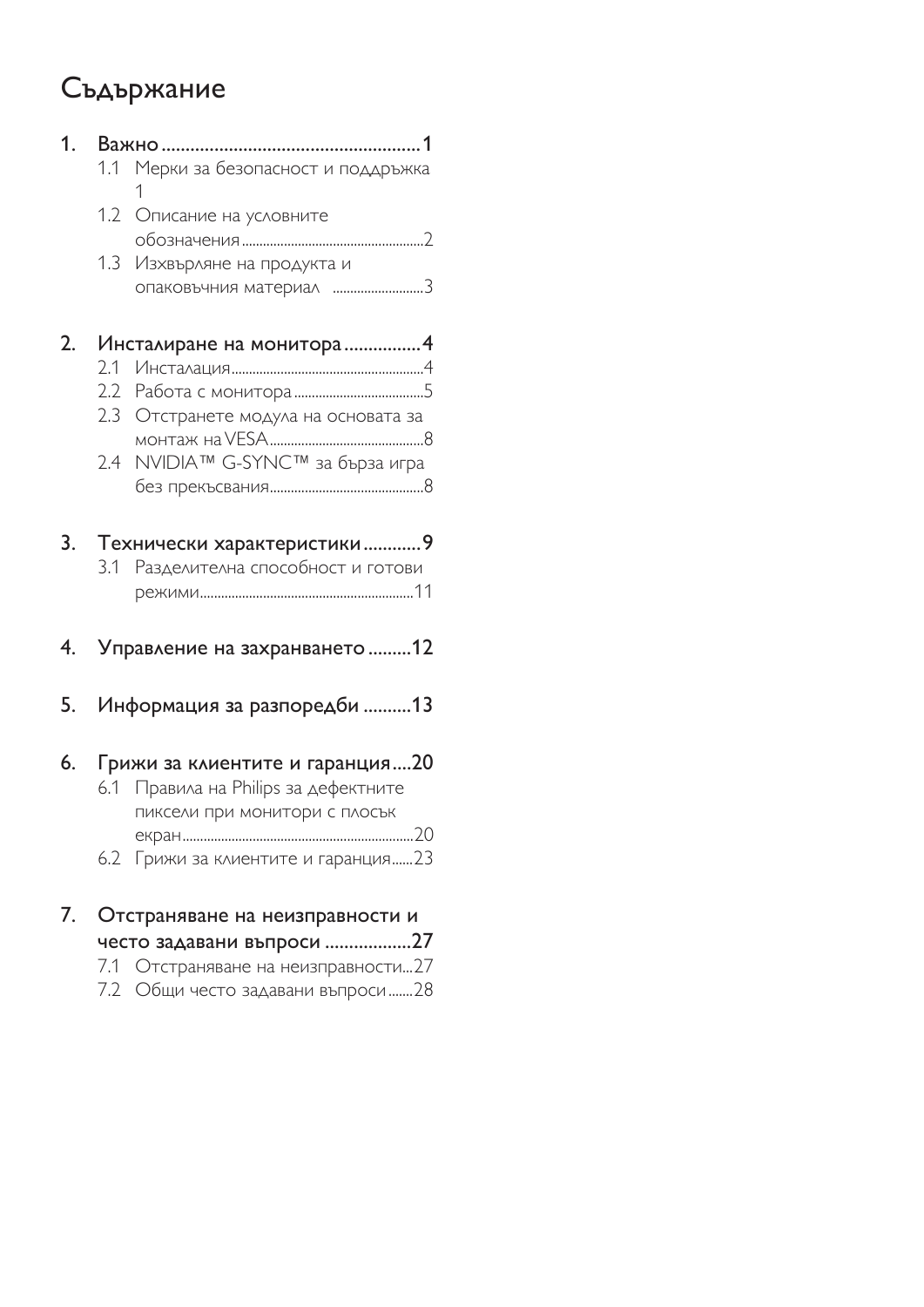## 1. Важно

Това електронно ръководство на потребителя е предназначено за всички, които използват монитора на Philips. Отделете необходимото време, за да прочетете това ръководство на потребителя преди да използвате своя монитор. То съдържа важна информация и бележки относно работата на компютъра.

Гаранцията на Philips важи, в случай че изделието се използва за целите, за които е предназначено, в съответствие с инструкциите за експлоатация и след представяне на оригиналната фактура или касова бележка, на която е посочена датата на покупка, името на доставчика и модела и производствения номер на изделието.

### 1.1 Мерки за безопасност и поддръжка

### **<sup>1</sup>** Предупреждения

Използването на контроли, настройки и процедури, различни от описаните в тази документация, може да доведат до риск от токов удар и/или механична опасност.

Прочетете и следвайте тези инструкции, когато свързвате и използвате Вашия компютърен мони-TOD:

#### **Експлоатация**

- Пазете монитора от пряка слънчева светлина, силни лъчи и други източници на топлина. Продължителното излагане на такава среда може да доведе до обезцветяване и повреда на монитора.
- Отстранете всички предмети, които биха могли да попаднат във вентилационните отвори или да попречат на електрониката на монитора да се охлажда.
- Не запушвайте вентилационните отвори на корпуса.
- При избора на място за монитора осигурете лесен достъп до щепсела и контакта.
- Ако изключите монитора чрез изваждане на захранващия кабел или на правотоко-

вия захранващ кабел, изчакайте 6 секунди, преди да включите отново захранващия кабел или правотоковия захранващ кабел за нормална експлоатация.

- Моля, използвайте винаги стандартен захранващ кабел, предоставен от Philips. Ако захранващият кабел липсва, моля, обърнете се към Вашия местен сервизен център. (вж. «Потребителски информационен център»)
- Не излагайте монитора на силни вибрации или силни удари по време на работа.
- Не удряйте и не изпускайте монитора по време на работа или транспортиране.

#### Поддръжка

- За да предпазите монитора си от евентуална повреда, не излагайте LCD панела на прекалено голям натиск. Когато местите монитора, хващайте го за корпуса при повдигане; не вдигайте монитора като поставяте ръцете или пръстите си върху LCD панела.
- Изключете монитора от електрическата мрежа, ако няма да го използвате за про-ДЪЛЖИТЕЛЕН ПЕРИОД ОТ ВРЕМЕ.
- Изключете монитора от електрическата мрежа, ако искате да го почистите с леко навлажнено парче плат. Екранът може да се почисти със сухо парче плат при изключено захранване. Никога не използвайте органични разтворители, като алкохол или разтворители на амонячна основа, за почистване на монитора.
- За да избегнете риска от токов удар или трайна повреда на монитора, не го излагайте на прах, дъжд, вода или прекомерно влажна среда.
- Ако Вашият монитор се намокри, избършете го с парче сух плат колкото е възможно по-скоро.
- Ако в монитора Ви попадне чуждо тяло или вода, веднага изключете захранването и извадете захранващия кабел от контакта. След това отстранете чуждото тяло или водата и изпратете монитора в сервизния център.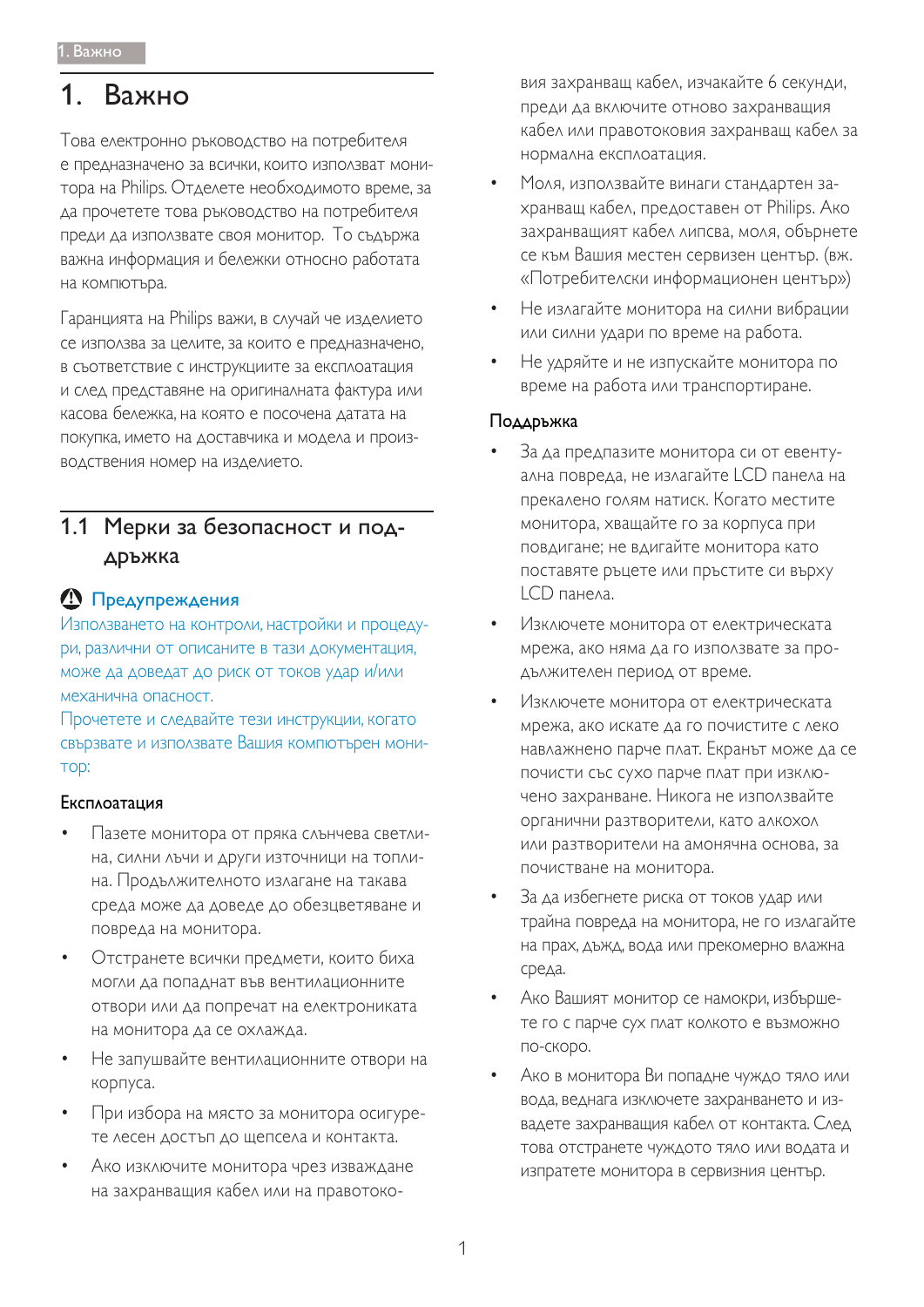- Не съхранявайте и не използвайте монитора На места, изложени на топлина, пряка слънчева светлина или прекалено ниска температура.
- С цел поддържане на монитора в добро СЪСТОЯНИЕ И ГОДНОСТ ЗА ДЪЛГОСРОЧНА употреба използвайте монитора на място, КО СТГОВАРЯ НА СЛЕДНИТЕ ИЗИСКВАНИЯ ПО отношение на температура и влажност.
	- Температура: 0-40°С 32-95°F
	- Влажност: 20 80% относителна влаж-HOCT
- ВАЖНО: Когато оставяте компютъра си без надзор, винаги активирайте движещ се скрийнсейвър. Винаги активирайте програма за периодично опресняване на екрана на монитора при показване на статично съдържание. Непрекъснато показване на неподвижни или статични изображения ПРОДЪЛЖИТЕЛНО ВРЕМЕ МОЖЕ ДА ДОВЕДЕ ДО «прегаряне», познато също като «остатъчен образ» или изображение «призрак». «Прегаряне», «остатъчен образ» или изображение «призрак» - това е добре познат феномен за технологията за LCD панелите. В повечето случаи това «прегаряне» или този «остатъчен образ» или «образ призрак» ще изчезнат постепенно с времето след като изключите захранването.

### 1 Предупреждение

Ако не активирате скрийнсейвър или ако не използвате приложение за периодично опресняване на екрана, възможно е да наблюдавате симптоми на «прегаряне», силен «остатъчен образ» или «образ призрак», които не изчезват и не могат да бъдат поправени. Повредата, описана по-горе, не се покрива от гаранцията.

#### Сервизно обслужване

- Капакът трябва да се отваря само от квалифициран сервизен персонал.
- Ако за ремонта или сглобяването е необходим някакъв документ, моля, свържете се с Вашия местен сервизен център. (вж. глава «Потребителски информационен център»)
- За информация за транспортиране, вижте «Технически спецификации».

Не оставяйте монитора в автомобил/ багажник, изложен на директна слънчева СВЕТЛИНА.

### **В** Забележка:

Консултирайте се със сервизен техник, ако мониторът не работи нормално или не сте сигурни Какво да предприемете, когато вече сте изпълни-ЛИ ИНСТРУКЦИИТЕ, ИЗЛОЖЕНИ В ТОВА РЪКОВОДСТВО.

### 1.2 Описание на условните обозначения

Конвенциите за условните обозначения, използвани в този документ, се описват в подразделите по-долу.

### Забележки, сигнали за внимание и предупреждения

В цялото това ръководство определени части от текста може да бъдат придружени от икона и да са написани с получер шрифт или в курсив. Тези части съдържат забележки, сигнали за внимание или предупреждения. Те се използват както следва:

### В Забележка

Тази икона показва важна информация и съвети, които Ви помагат да използвате компютърната си система по по-добър начин.

### **O**BHUMAHUE

Тази икона показва информация, която Ви съобщава как да избегнете потенциална повреда на хардуера или загуба на данни.

### **<sup>1</sup>** Предупреждение

Тази икона показва възможност за физическо нараняване и Ви посочва как да избегнете проблема.

Някои предупреждения могат да се появяват в други формати и може да не са придружени от икона. В такива случаи конкретното представяне на предупреждението се изисква от съответния регулаторен орган.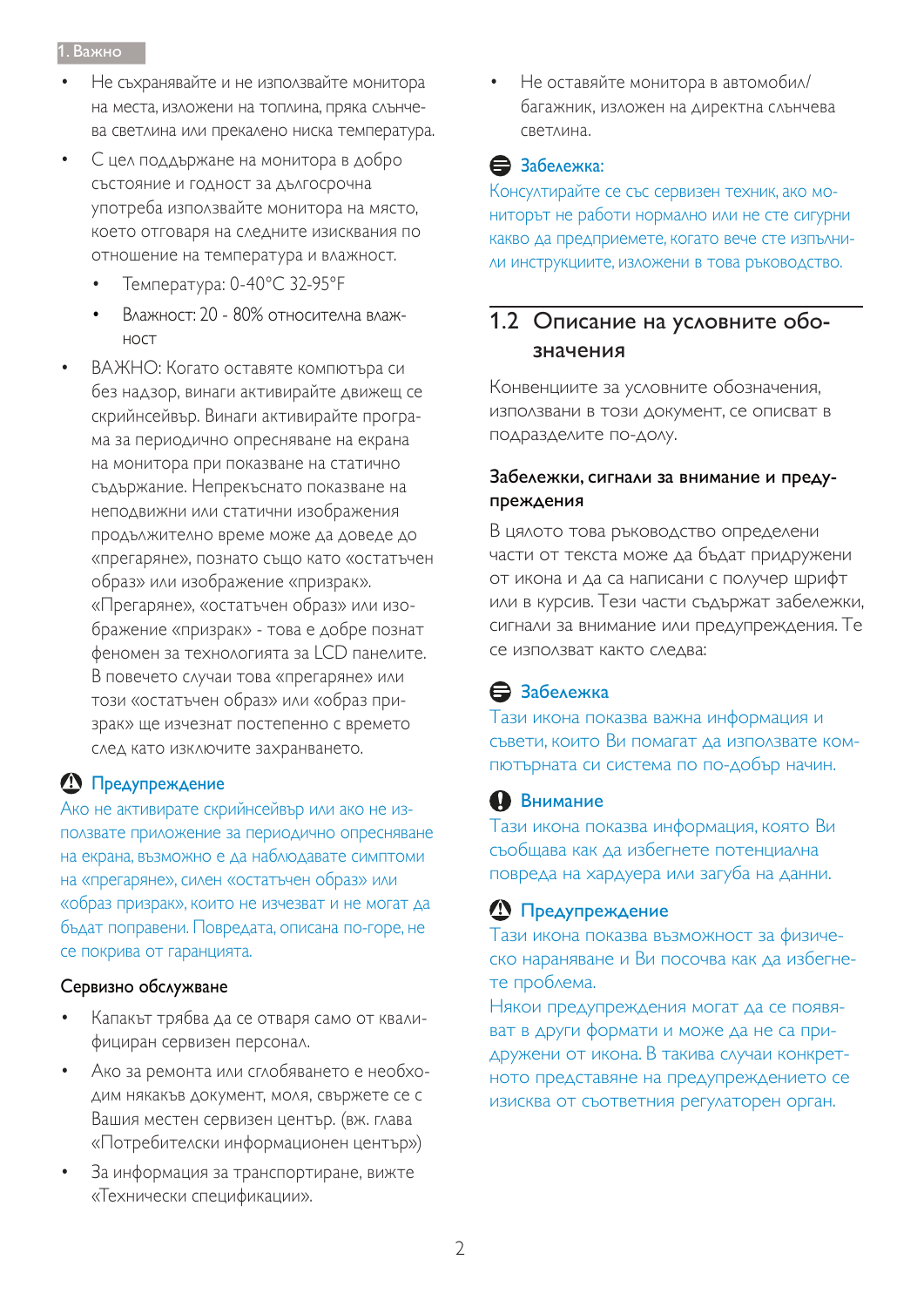### 1.3 Изхвърляне на продукта и опаковъчния материал

Отпадъци от електрическо и електронно оборудване - WEEE



This marking on the product or on its packaging illustrates that, under European Directive 2012/19/EU governing used electrical and electronic appliances, this product may not be disposed of with normal household waste. You are responsible for disposal of this equipment through a designated waste electrical and electronic equipment collection. To determine the locations for dropping off such waste electrical and electronic, contact your local government office, the waste disposal organization that serves your household or the store at which you purchased the product.

Your new monitor contains materials that can be recycled and reused. Specialized companies can recycle your product to increase the amount of reusable materials and to minimize the amount to be disposed of.

All redundant packing material has been omitted. We have done our utmost to make the packaging easily separable into mono materials.

Please find out about the local regulations on how to dispose of your old monitor and packing from your sales representative.

### Taking back/Recycling Information for **Customers**

Philips establishes technically and economically viable objectives to optimize the environmental performance of the organization's product, service and activities

From the planning, design and production stages, Philips emphasizes the important of making products that can easily be recycled. At Philips, end-of-life management primarily entails participation in national take-back initiatives and recycling programs whenever possible, preferably in cooperation with competitors, which recycle all materials (products and related packaging material) in accordance with all Environmental Laws and taking back program with the contractor company.

Your display is manufactured with high quality materials and components which can be recycled and reused.

To learn more about our recycling program please visit

http://www.philips.com/sites/philipsglobal/ about/sustainability/ourenvironment/ productrecyclingservices.page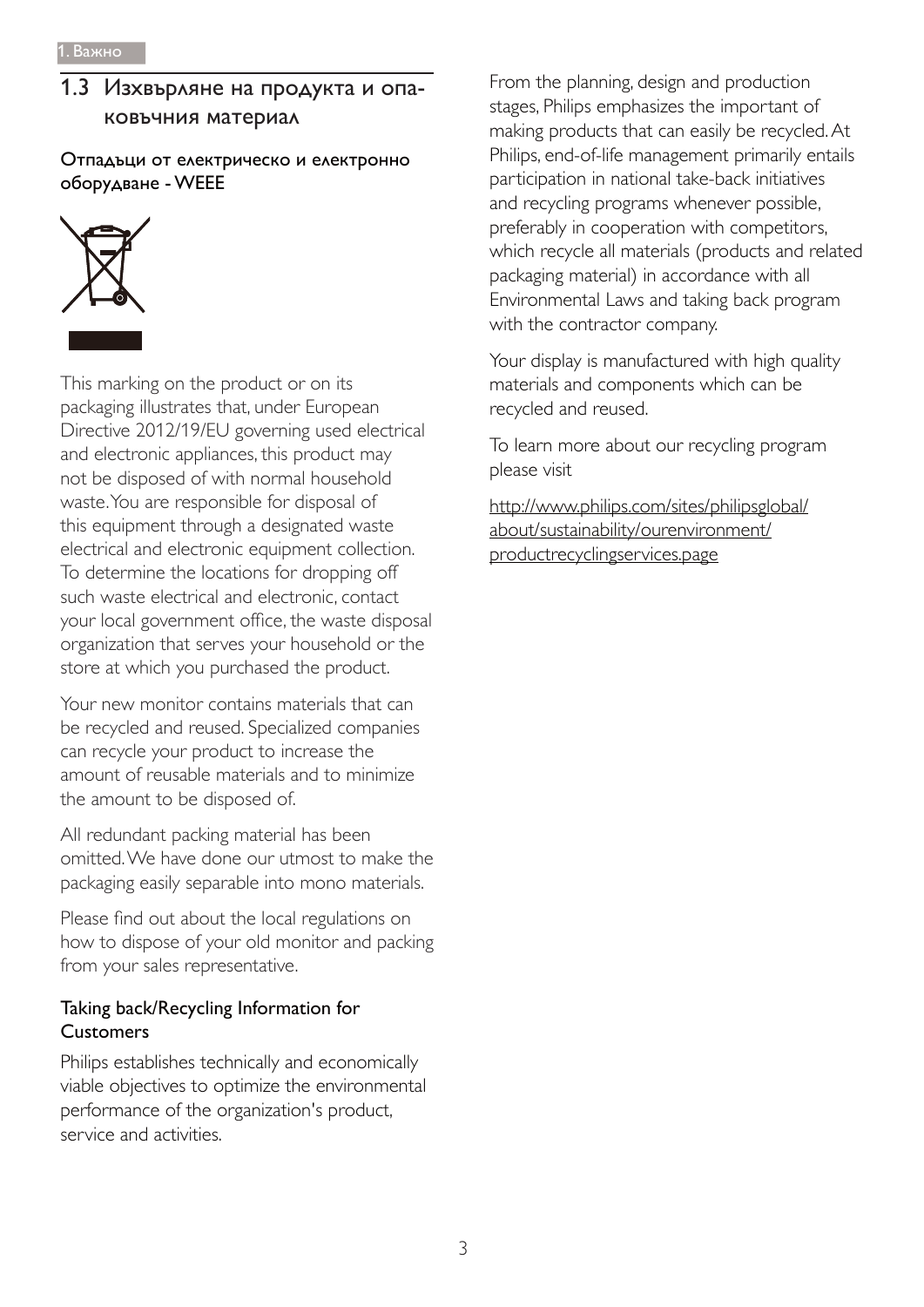2. Инсталиране на монитора

### 2.1 Инсталация

#### 1 Съдържание на пакета













Power (Вкл./Изкл.) У Вабел



 $AC/DC$ адаптер ДР кабел



### В Бележка

Използвайте само AC/DC адаптер модел: Philips ADPC20120, TPV120-REBN2.

### **2** Монтиране на стойката

1. Поставете монитора с лицето надолу върху мека повърхност. Внимавайте да не надраскате или повредите екрана.



- 2. Дръжте стойката с две ръце.
	- (1) Внимателно прикачете стойката към мястото за монтиране на VESA докато механизмът се фиксира.
	- (2) Внимателно монтирайте основата към стойката.
	- (3) Затегнете с пръсти болтовете отдолу на основата и здраво закрепете основата към стойката.

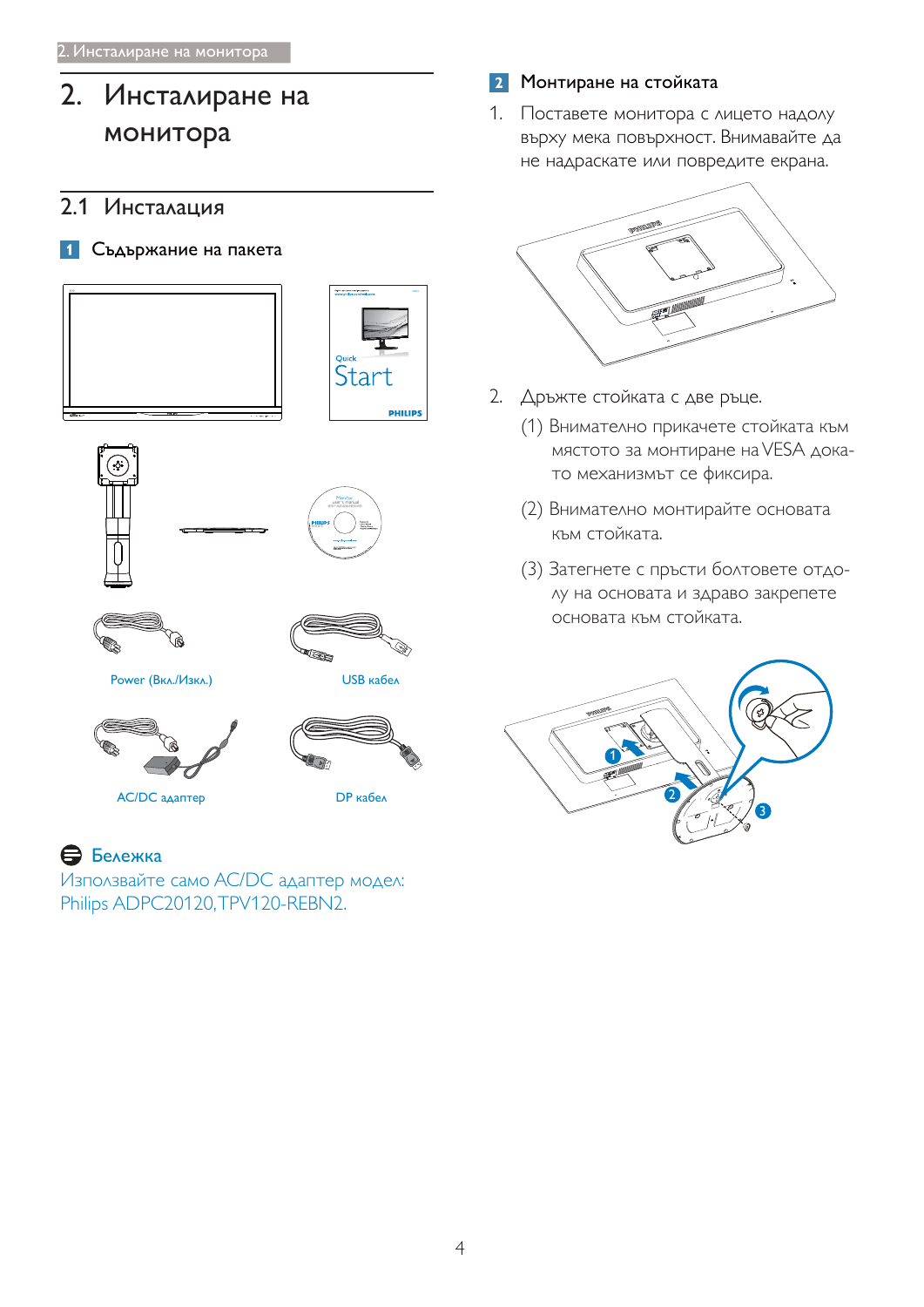#### 3 Свързване към компютър



- <sup>1</sup>DisplayPort
- <sup>2</sup> DC захранване
- В Заключващ механизъм против кражба Kensington
- **4** USB upstream
- **5** USB downstream nopt
- 6 USB Устройство за бързо зареждане

### Свързване с компютър

- 1. Свържете хубаво захранващия кабел към гърба на монитора.
- 2. Изключете компютъра и извадете захранващия му кабел.
- 3. Свържете сигналния кабел на монитора към видео конектора на гърба на компютъра.
- 4. Включете захранващия кабел на компютъра и монитора в близък електрически контакт.
- 5. Включете компютъра и монитора. Ако мониторът показва изображение, инсталирането е завършено.

## 2.2 Работа с монитора

1 Описание на продукта, изглед отпред





| O | $\mathcal{L}$        | За ВКЛЮЧВАНЕ и ИЗКЛЮЧ-<br>ВАНЕ на захранването на<br>монитора. |
|---|----------------------|----------------------------------------------------------------|
|   |                      | $\bullet$ $\Box$ / OK Достъп до екранното меню.                |
| 8 | <b>AV</b>            | Настройте на екранното меню.                                   |
| Ø | $\blacktriangleleft$ | Връщане назад до предишно<br>ниво на екранното меню.           |
| 5 |                      | <b>ULMB</b> Ultra Low Motion Blur                              |

### В Бележка

ULMB действа само при 85Hz, 100Hz и  $120Hz$ .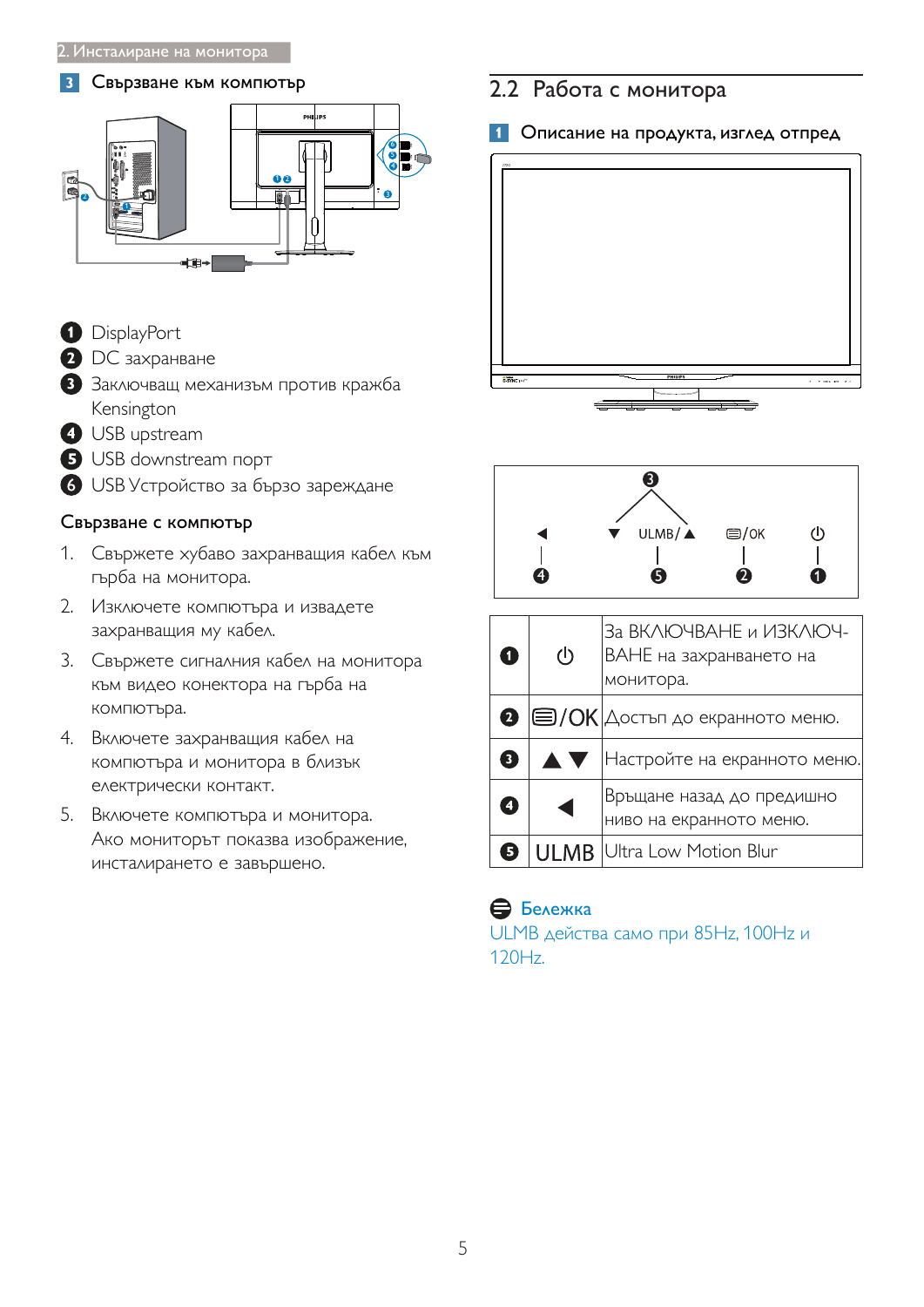#### $|2|$ Описание на екранния дисплей

#### Какво е екранно меню?

Екранното меню е функция, присъща на всички LCD монитори на Philips. Тя позволява на крайния потребител директно да настройва монитора или да избира негови функции от прозорец с инструкции върху самия екран. По-долу е показан лесен за използване екранен интерфейс:

| Picture             | <b>Brightness</b><br>Contrast<br>٠ |
|---------------------|------------------------------------|
| Color               | SmartResponse<br>ь<br>۰<br>Gamma   |
| <br>Language        | ۰<br>×                             |
| <b>OSD Settings</b> | ٠<br>ь                             |
| Setup               | ò.<br>×                            |
|                     |                                    |

#### Основни и прости инструкции върху клавишите за управление

В екранното меню по-горе натиснете бутоните ▼ ▲ на левия панел на монитора, за да преместите курсора и натиснете бутона ОК, за да повърдите избора или промяната.

#### Екранното меню

По-долу е даден общ преглед на структурата на екранния дисплей. Той може да Ви послужи за справка, когато по-късно искате да преминете през различните настройки.

| ган ненч            | əup menu                                               |                                                                                                                                                                                                            |
|---------------------|--------------------------------------------------------|------------------------------------------------------------------------------------------------------------------------------------------------------------------------------------------------------------|
| <b>Picture</b>      | Brightness or NVDIA®<br>Lightboost™(3D mode)           | 0~100 or OFF~MAX(3D mode)                                                                                                                                                                                  |
|                     | Contrast                                               | $- 0 - 100$                                                                                                                                                                                                |
|                     | - SmartResponse                                        | - Off, Fast, Faster, Fastest                                                                                                                                                                               |
|                     | Gamma                                                  | $- 1.8, 2.0, 2.2, 2.4, 2.6$                                                                                                                                                                                |
| Color               | <b>Color Temperature</b><br>sRGB<br><b>User Define</b> | - 5000K, 6500K, 7500K,<br>8200K, 9300K, 11500K<br>Red: 0~100<br>Green: 0~100<br>Blue: 0~100                                                                                                                |
| Language            |                                                        | - English, Deutsch, Español, Ελληνική, Français, Italiano,<br>Maryar, Nederlands, Português, Português do Brazil,<br>Polski, Русский, Svenska, Suomi, Türkçe, Čeština,<br>Українська, 简体中文, 繁體中文, 日本語, 한국어 |
| <b>OSD Settings</b> | - Horizontal<br>Vertical                               | $- 0 - 100$<br>$- 0 - 100$                                                                                                                                                                                 |
|                     |                                                        |                                                                                                                                                                                                            |
|                     | Transparency                                           | $-$ Off, 1, 2, 3, 4                                                                                                                                                                                        |
|                     | <b>OSD Time Out</b>                                    | $-$ 5s, 10s, 20s, 30s, 60s                                                                                                                                                                                 |
| Setup               | <b>ULMB</b><br><b>ULMB Pulse Width</b>                 | $-$ On, Off<br>$- 0 - 100$                                                                                                                                                                                 |
|                     | - Reset                                                | - Yes, No                                                                                                                                                                                                  |
|                     | Information                                            |                                                                                                                                                                                                            |

**Main menu Sub menu**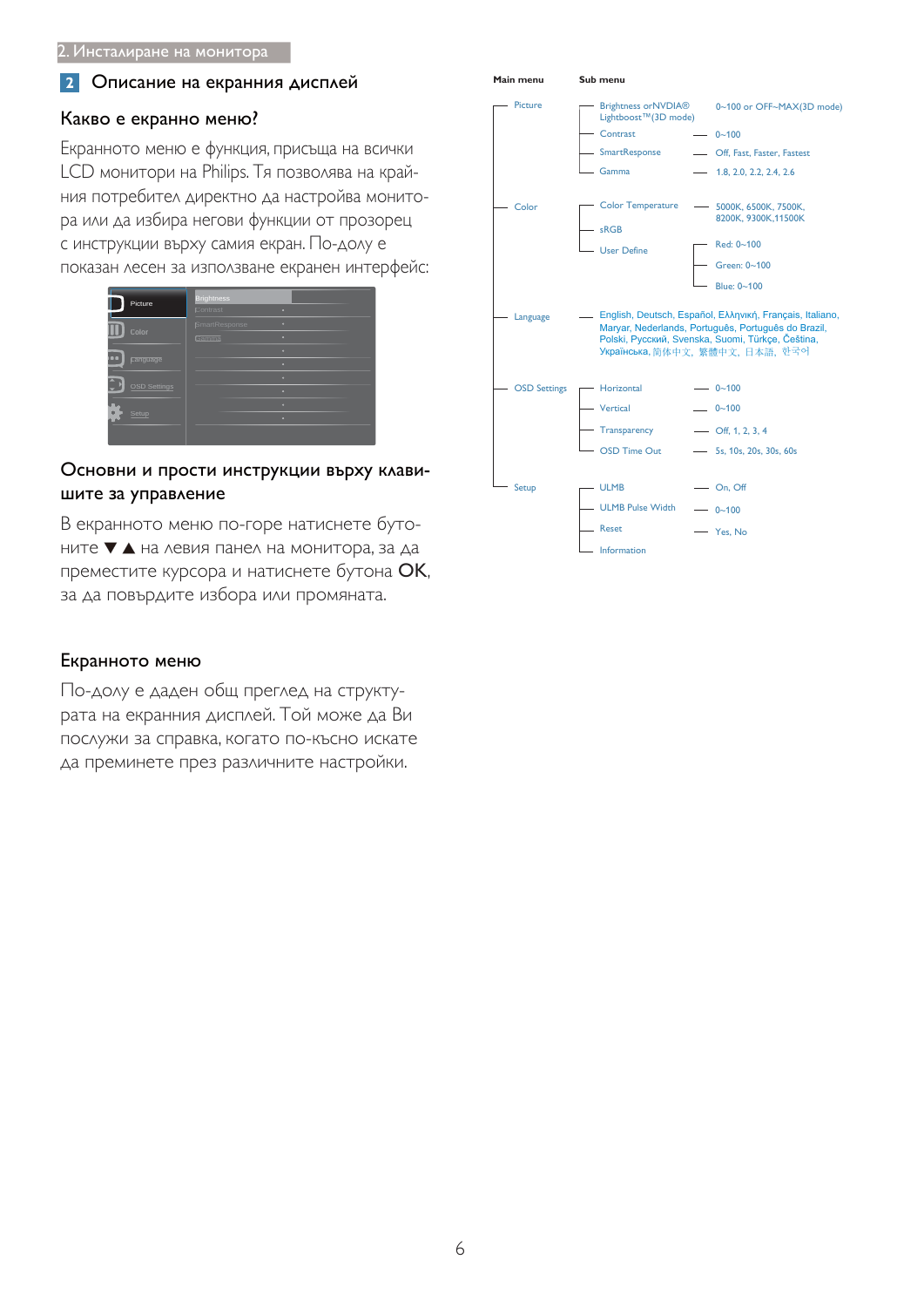#### Физическа функция  $\overline{\mathbf{3}}$

### Наклон





### Завъртане



Регулиране на височината

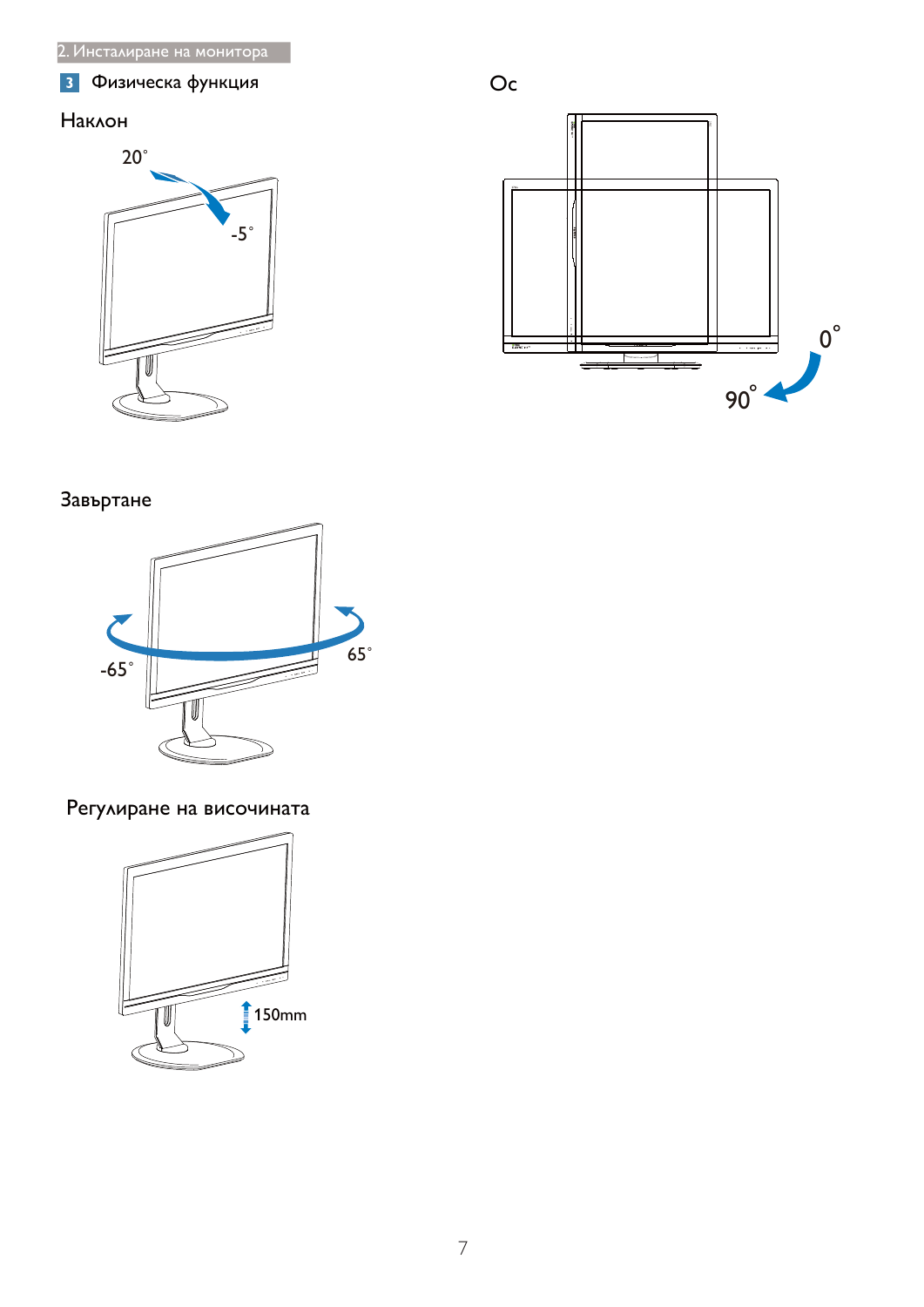### 2.3 Отстранете модула на основата за монтаж на VESA

Преди да започнете да демонтирате основата на монитора, следвайте инструкциите по-долу, за да избегнете евентуална повреда или нараняване.

1. Поставете монитора с лицето надолу върху мека повърхност. Внимавайте да не надраскате или повредите екрана.



2. Дръжте бутона за освобождаване натиснат, наклонете основата и я издърпайте.



### Э Забележка:

Този монитор поддържа механизми за монтиране, с размери  $100$ mm  $\times$   $100$ mm.



### 2.4 NVIDIA™ G-SYNC™ за бърза игра без прекъсвания

### 1 Какво е това?

NVIDIA G-SYNC е новаторска технология за дисплеи, осигуряваща невиждана досега бързина на играта без прекъсвания. G-SYNC е революционна характеристика, която се постига чрез синхронизиране на честотата на опресняване с процесора на видеокартата GeForce GTX на вашия компютър, с което се премахва накъсването на екрана и се намалява до минимум насичането и забавянето на дисплея. Резултат: сцените се появяват незабавно, обектите са по-ясно очертани, а играта е изключително гладка, с невероятно визуално преживяване и сериозни конкурентни предимства.

### Препоръчвани видеокарти

- Видеокарта с NVIDIA GeForce 650Ti Boost VGA или по-висок клас
- Версии на драйвера за видеокартата: Посещавайте редовно официалния сайт на NVIDIA http://www.nvidia.com/content/ global/global.php, за да изтеглите най-новите драйвери.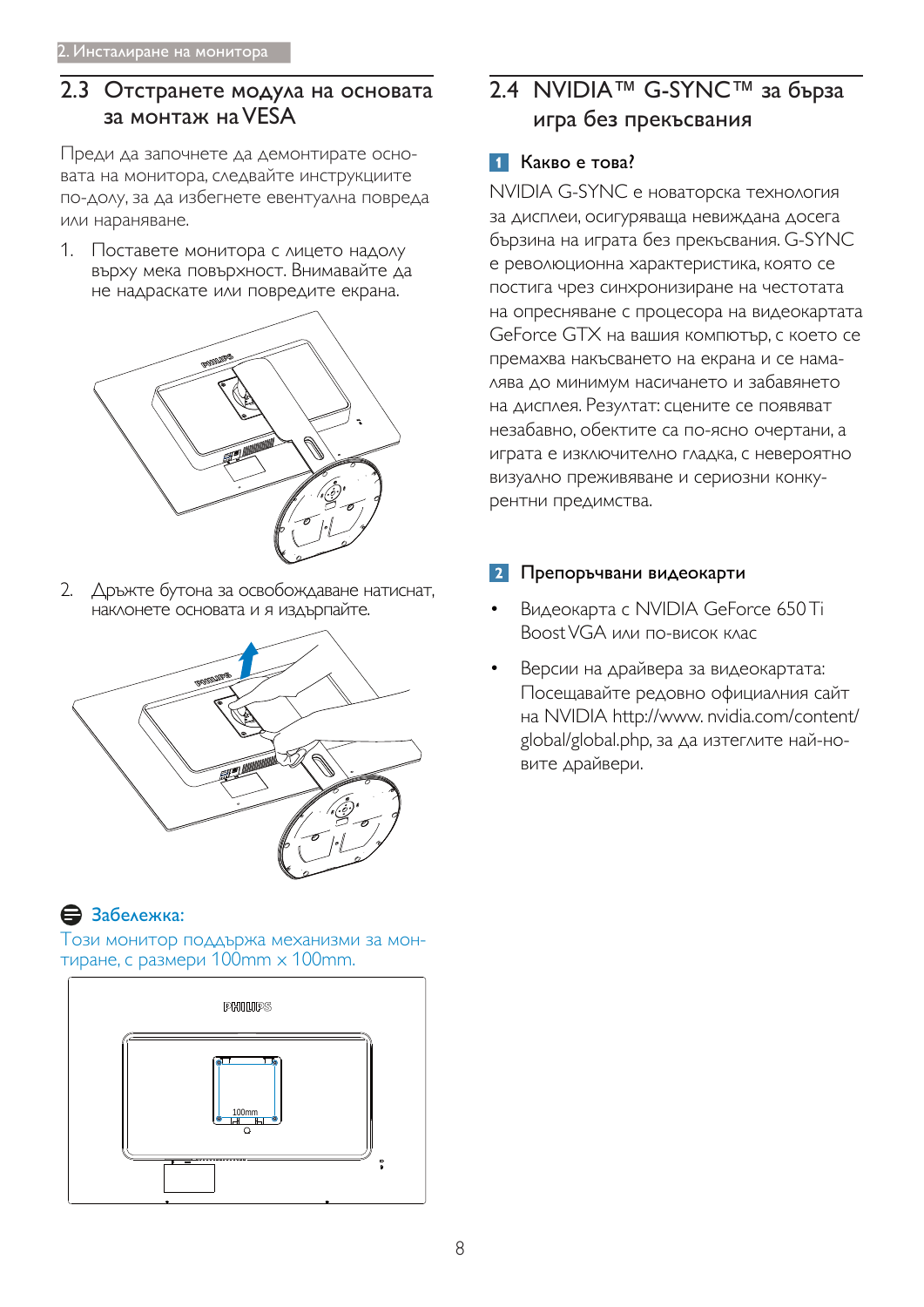# 3. Технически характеристики

| Изображение/Дисплей                  |                                                                                                                                                                                                                                                  |
|--------------------------------------|--------------------------------------------------------------------------------------------------------------------------------------------------------------------------------------------------------------------------------------------------|
| Тип на панел на монитор              | TN LCD                                                                                                                                                                                                                                           |
| Задно осветяване                     | Индикатор                                                                                                                                                                                                                                        |
| Размер на панела                     | Ширина 68,6ст (27")                                                                                                                                                                                                                              |
| Съотношение на страните              | 16:9                                                                                                                                                                                                                                             |
| Разстояние между пикселите           | $0,31 \times 0,31 \text{ mm}$                                                                                                                                                                                                                    |
| Яркост                               | $300 \text{ cd/m}^2$                                                                                                                                                                                                                             |
| Съотношение на контраста (станд.)    | 1000:1                                                                                                                                                                                                                                           |
| Време за отговор (станд.)            | 5 <sub>ms</sub>                                                                                                                                                                                                                                  |
| SmartResponse                        | 1 <sub>ms</sub>                                                                                                                                                                                                                                  |
| Оптимална разделителна<br>способност | 1920 x 1080 при 144Hz                                                                                                                                                                                                                            |
| Ъгъл за гледане                      | 170° (X) / 160° (В) при С/R > 10                                                                                                                                                                                                                 |
| Цветове на дисплея                   | 16,7M                                                                                                                                                                                                                                            |
| Вертикална скорост на<br>опресняване | 30Hz - 150Hz                                                                                                                                                                                                                                     |
| Хоризонтална честота                 | 30kHz - 160kHz                                                                                                                                                                                                                                   |
| sRGB                                 | ДA                                                                                                                                                                                                                                               |
| Изисквания за 3D                     | Необходим е комплект за гледане NVIDIA 3D.<br>(не е включен в комплекта.)                                                                                                                                                                        |
| Свързване                            |                                                                                                                                                                                                                                                  |
|                                      |                                                                                                                                                                                                                                                  |
| Входящ сигнал                        | USB 3.0 x4(с 1 бързо зареждане), порт за дисплей                                                                                                                                                                                                 |
| Входящ сигнал                        | Отделна синхронизация, Синхронизация на зелено                                                                                                                                                                                                   |
| <b>Удобство</b>                      |                                                                                                                                                                                                                                                  |
| Удобство за потребителя              | $\mathcal{L}$<br>$ULMB/\triangle$ $\Box$ /OK<br>$\circ$                                                                                                                                                                                          |
| Езици на екранното меню              | Английски, френски, немски, испански, италиански, руски,<br>опростен китайски, португалски, турски, холандски, шведски,<br>фински, полски, чешки, корейски, японски, унгарски, украински,<br>бразилски португалски, гръцки, традиционен китайски |
| Други удобства                       | Заключващ механизъм «Kensington»                                                                                                                                                                                                                 |
| Plug & Play съвместимост             | DDC/CI, sRGB, Windows 7/Windows 8                                                                                                                                                                                                                |
| Стойка                               |                                                                                                                                                                                                                                                  |
| <b>Наклон</b>                        | $-5^{\circ}$ / $+20^{\circ}$                                                                                                                                                                                                                     |
| Завъртане                            | $-65/+65$                                                                                                                                                                                                                                        |
| Регулиране на височината             | 150 mm                                                                                                                                                                                                                                           |
| Oc                                   | 90 градуса                                                                                                                                                                                                                                       |
| Power (Вкл./Изкл.)                   |                                                                                                                                                                                                                                                  |
| Режим Вкл.                           | 36 W (станд.), 59,6W (макс.)                                                                                                                                                                                                                     |
| Заспиване (станд.)                   | 0,5W (след 12 минути липса на сигнал от монитора)                                                                                                                                                                                                |
| Изкл. (станд.)                       | 0,5 W (12 минути след изключване на захранването)                                                                                                                                                                                                |
| Индикатор за вкл./изкл.              | Режим Вкл.: Бял, Няма сигнал/Няма кабел: Бял (мигащ)                                                                                                                                                                                             |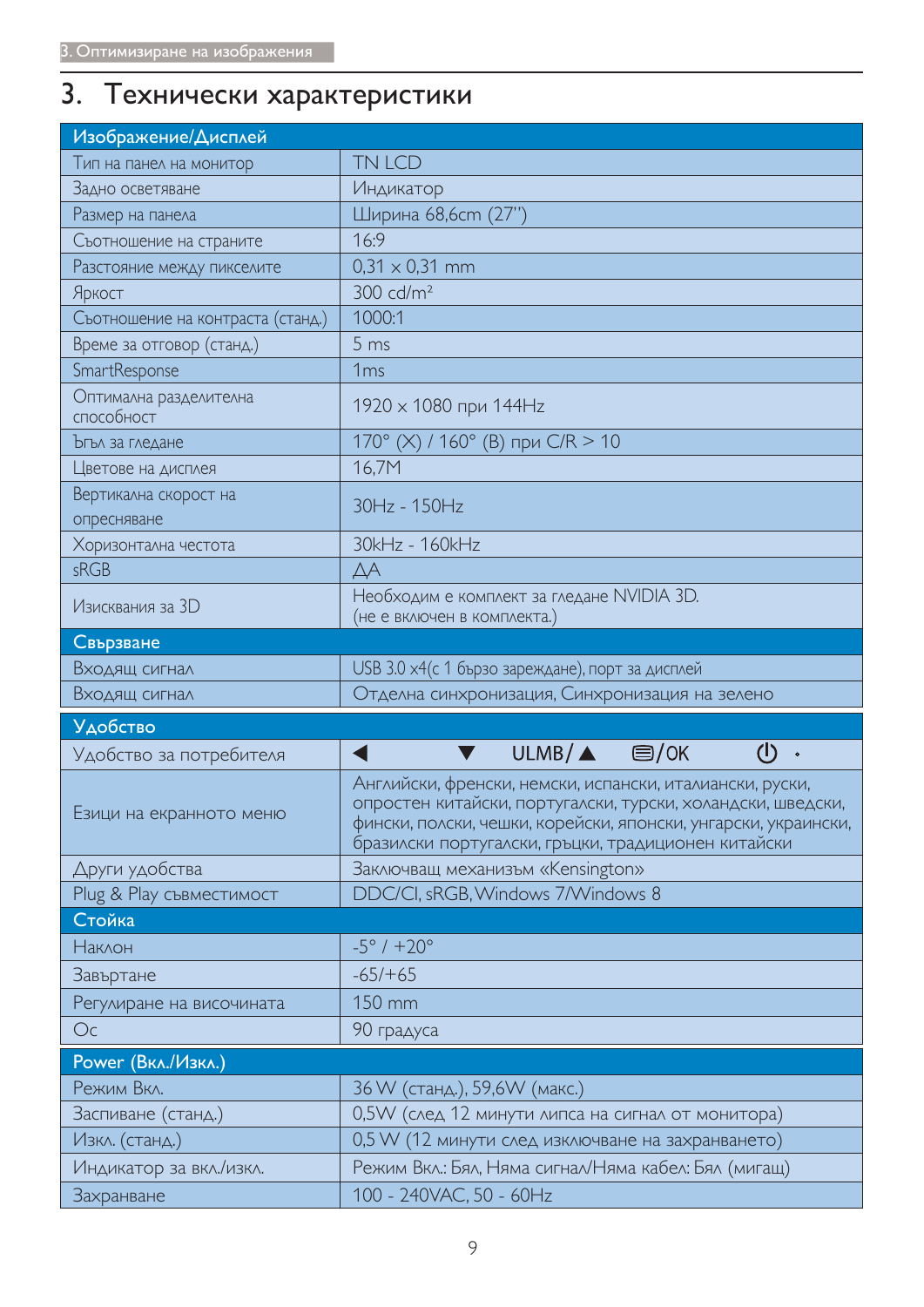3. Оптимизиране на изображения

| Размери                                   |                                                     |
|-------------------------------------------|-----------------------------------------------------|
| Продукт със стойка (ШхВхД)                | $639 \times 580 \times 242$ mm                      |
| Продукт без стойка (ШхВхД)                | $639 \times 405 \times 64$ mm                       |
| Tervo                                     |                                                     |
| Продукт със стойка                        | 7,8 kg                                              |
| Продукт без стойка                        | $5,0$ kg                                            |
| Продукт с опаковка                        | 11,3 kg                                             |
| Условия на работа                         |                                                     |
| Температурен обхват (работа)              | от 0°С до 40 °С                                     |
| Температурен обхват<br>(когато не работи) | от -20°С до 60°С                                    |
| Относителна влажност                      | от 20% до 80%                                       |
| <b>MTBF</b>                               | 30 000 часа                                         |
| Среда                                     |                                                     |
| Директива, относно ограни-                |                                                     |
| чаването на използването на               |                                                     |
| някои опасни субстанции в                 | $\Delta A$                                          |
| електрическо и електронно                 |                                                     |
| оборудване                                |                                                     |
| Опаковка                                  | 100% може да се рециклира                           |
| Специфични субстанции                     | Корпус, 100% несъдържащ PVC BFR                     |
| Съвместимост и стандарти                  |                                                     |
| Инструмент за оценка на                   |                                                     |
| екологичността на електронни              | Silver (www.epeat.net)                              |
| ПРОДУКТИ                                  |                                                     |
| Одобрение от регулаторни                  | CE Mark, FCC Class B, CU-EAC, SEMKO, ETL, GS, ERGO, |
| органи                                    | UKraine, BSMI, C-TICK                               |
| Корпус                                    |                                                     |
| Цвят                                      | Черно                                               |
| Край                                      | Текстура                                            |

### <del>В</del> Забележка:

- 1. EPEAT Gold или Silver важи само при регистриран продукт на Philips. Моля, посетете www. epeat.net за повече информация относно регистрацията във Вашата страна.
- 2. Тези данни са предмет на промяна без предупреждение. Отидете на www.philips.com/ support, за да изтеглите последната версия на брошурата.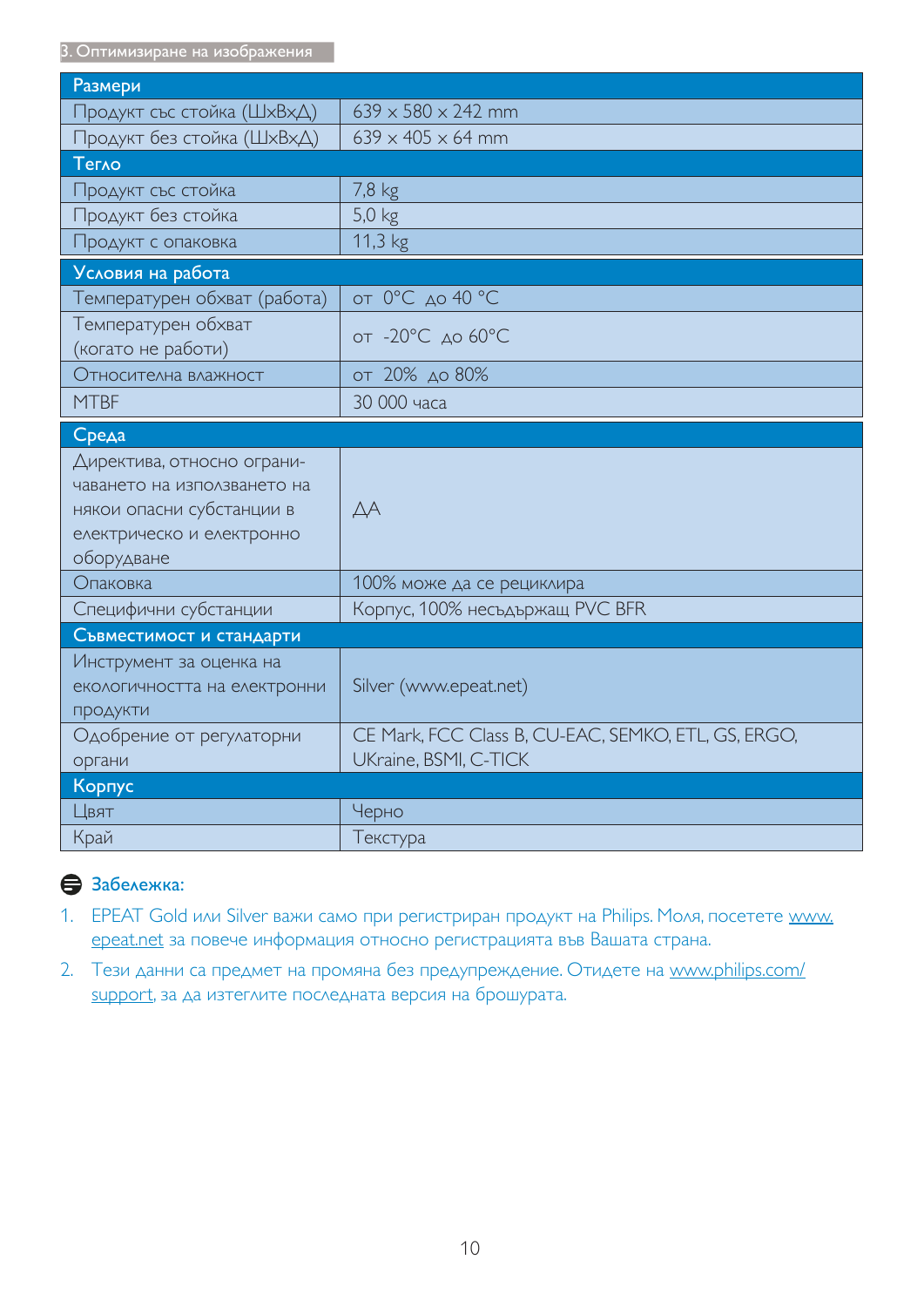### 3.1 Разделителна способност и готови режими

Оптимална резолюция: 1920 х 1080 при 144Hz

| Х. честота<br>(kHz) | <b>Разделителна</b><br>способност | В. честота<br>(Hz) |
|---------------------|-----------------------------------|--------------------|
| 67,50               | 1920×1080                         | 60,00              |
| 95,43               | 1920×1080                         | 84,90              |
| 113,22              | 1920×1080                         | 99,93              |
| 137,26              | 1920×1080                         | 119,98             |
| 158,11              | 1920×1080                         | 144,00             |

### В Забележка:

- 1. Проверете дали ОС на компютъра ви е Windows7 или по-нова. Видеокартата е Nvidia Geforce GTX650Ti BOOST CPU или по-висок клас с най-новия драйвер.
- 2. Режимите G-Sync, ULMB и 3D Vision са налични независимо и едновременно, но при включване на единия другите два трябва да се изключат.
- 3. ULMB действа само при 85Hz, 100Hz и 120Hz, а 3D Vision действа само при 100Hz и 120Hz.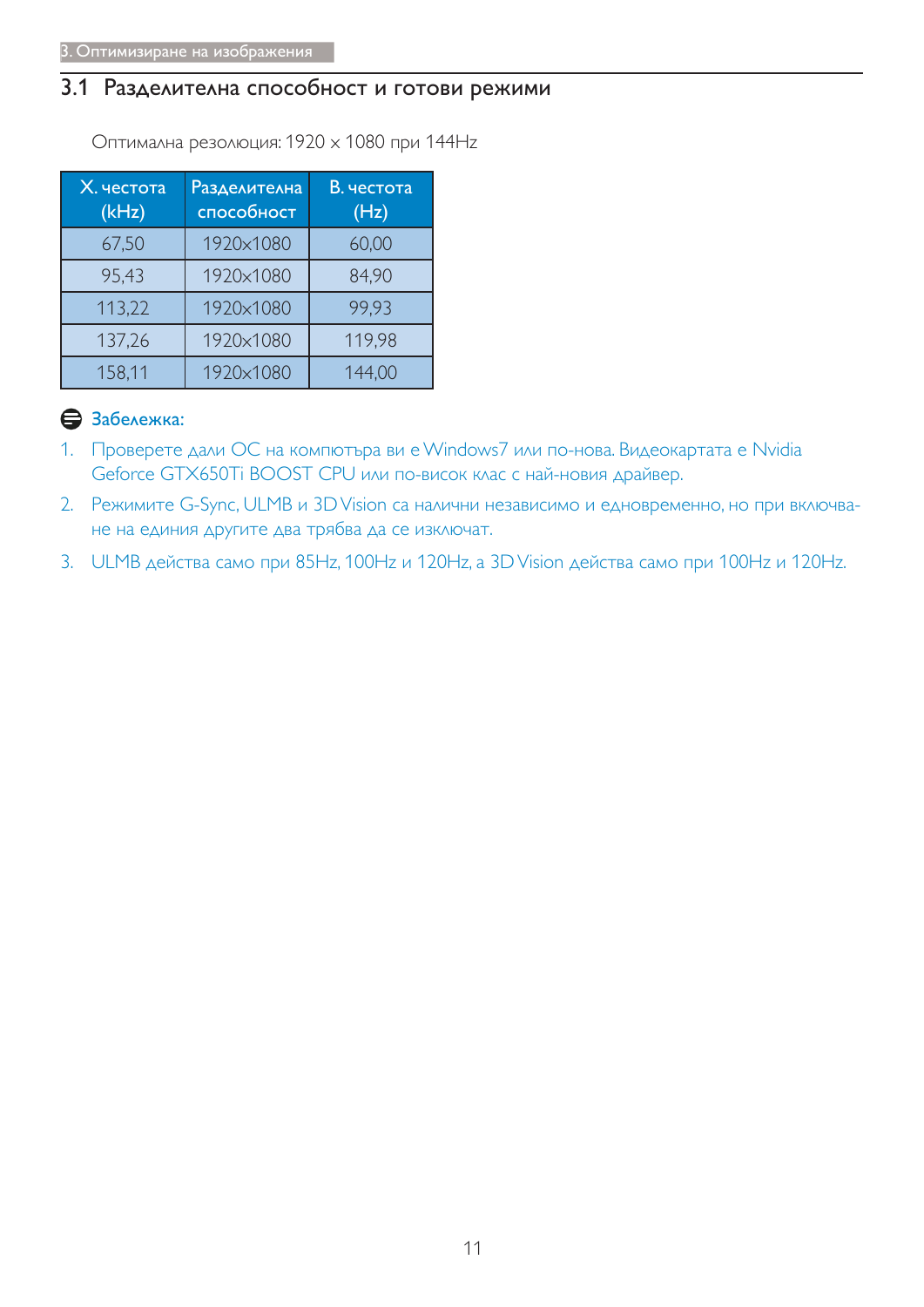# 4. Управление на захранването

Ако вашият компютър има инсталирана видео платка или програма, съвместима с VESA DPM, мониторът автоматично намалява консумацията на енергия, когато не се използва. При отчитане на активност на клавиатурата, мишката или други устройства, мониторът ще се «събуди» автоматично. Таблицата подолу показва консумацията на енергия и сигналите при използване на функцията за автоматично намаляване на консумацията на енергия:

| Управление на енергията |              |                            |                                   |                                  |                                   |  |
|-------------------------|--------------|----------------------------|-----------------------------------|----------------------------------|-----------------------------------|--|
| <b>VESA</b><br>режим    | Видео        | Х. син-<br>-NHOCK<br>зация | В. син-<br><b>XDOHИ-</b><br>зация | Захранване                       | Цвят на<br>ИНДИКАТО-<br><b>pa</b> |  |
| Активно                 | ON<br>(Вкл.) | $\Delta$ a                 | Дa                                | 36 W (станд.),<br>59,6 W (макс.) | Бяло                              |  |
| Изключва-<br><b>He</b>  | Изкл.        |                            |                                   | $0,5$ W (станд.)                 | Изкл.                             |  |

Следната настройка се използва за измерване на консумацията на енергия на този монитор.

- Резолюция на монитора:  $1920 \times 1080$
- Контраст: 50%
- Яркост: 300 nit
- Цветна температура: 6500k с пълно бяло

### В Забележка:

Тези данни са предмет на промяна без предупреждение.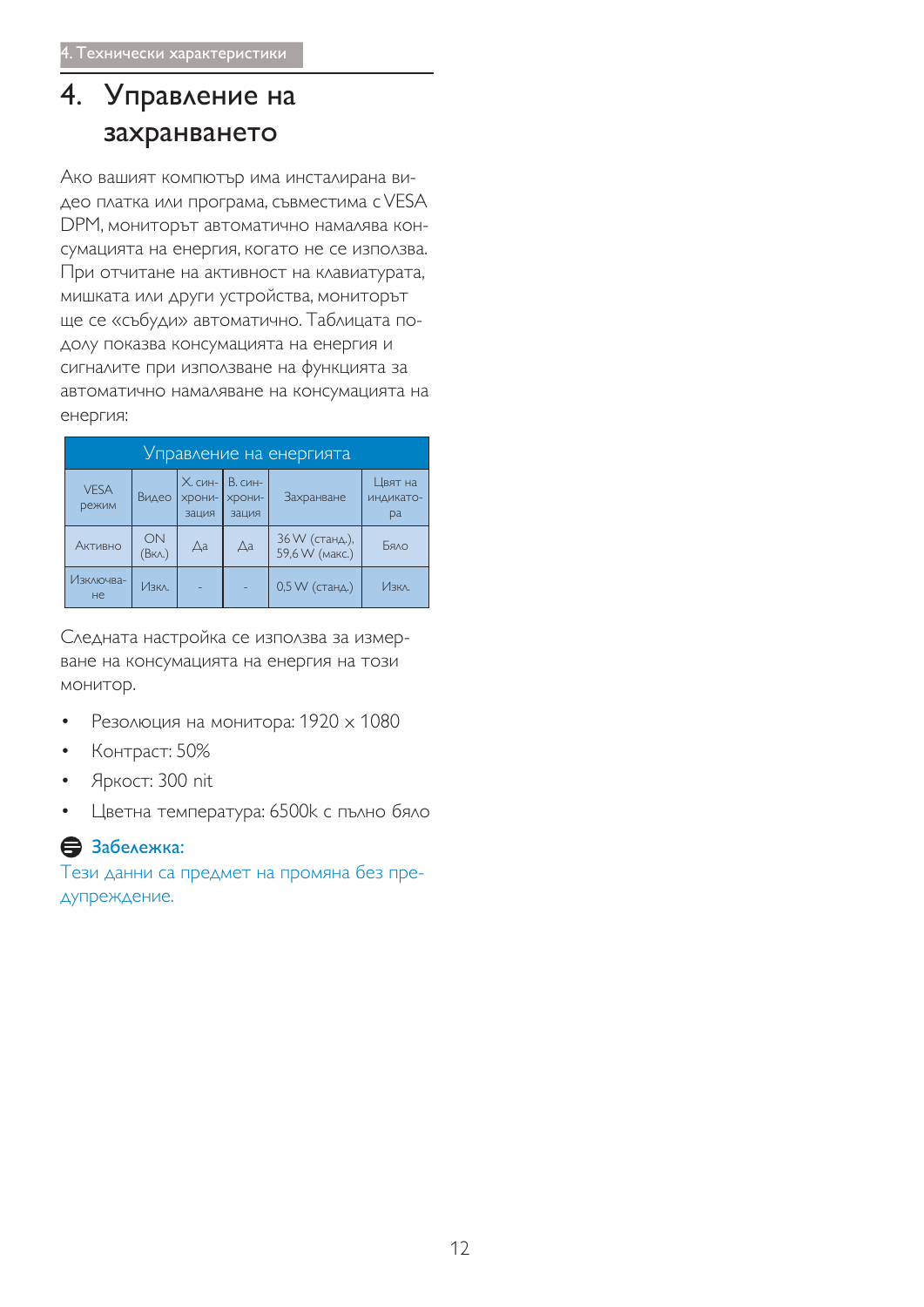# 5. Информация за разпоредби

#### Lead-free Product



Lead free display promotes environmentally sound recovery and disposal of waste from electrical and electronic equipment. Toxic

substances like Lead has been eliminated and compliance with European community's stringent RoHs directive mandating restrictions on hazardous substances in electrical and electronic equipment have been adhered to in order to make Philips monitors safe to use throughout its life cycle.

### Congratulations!

This product is designed for both you and the planet!



TCO Development works for sustainable IT - manufacture, use and recycling of IT products

reflecting environmental, social and economic responsibility.

TCO Certified is a third party verified program, where every product model is tested by an accredited impartial test laboratory.TCO Certified represents one of the toughest certifications for ICT products worldwide.

#### Some of the Usability features of TCO Certified Displays:

- Visual Ergonomics for image quality is tested to ensure top performance and reduce sight and strain problems. Important parameters are Resolution, Luminance, Contrast, Reflection and Colour characteristics
- Products are tested according to rigorous safety standards at impartial laboratories
- Electric and magnetic fields emissions as low as normal household background levels
- Workload ergonomics to ensure a good physical environment

### Some of the Environmental features of TCO Certified Displays:

- Production facilities have an Environmental Management System (EMAS or ISO 14001)
- Low energy consumption to minimize climate impact
- Restrictions on Chlorinated and Brominated flame retardants, plasticizers, plastics and heavy metals such as cadmium, mercury and lead (RoHS compliance)
- Both product and product packaging is prepared for recycling
- The brand owner offers take-back options

### Corporate Social Responsibility

 The brand owner demonstrates the product is manufactured under working practices that promote good labour relations and working conditions.

The Criteria Document can be downloaded from our web site. The criteria included in this label have been developed by TCO Development in co-operation with scientists, experts, users as well as manufacturers all over the world. Since the end of the 1980s TCO has been involved in influencing the development of IT equipment in a more user and environmentally friendly direction. Our ICT product labeling system began in 1992 and is now requested by users and ICT-manufacturers all over the world

For displays with glossy bezels, the user should consider the placement of the display as the bezel may cause disturbing reflections from surrounding light and bright surfaces.

For more information, please visit: www. tcodevelopment.com



(Only for selective models)

User define mode is used for TCO Certified compliance.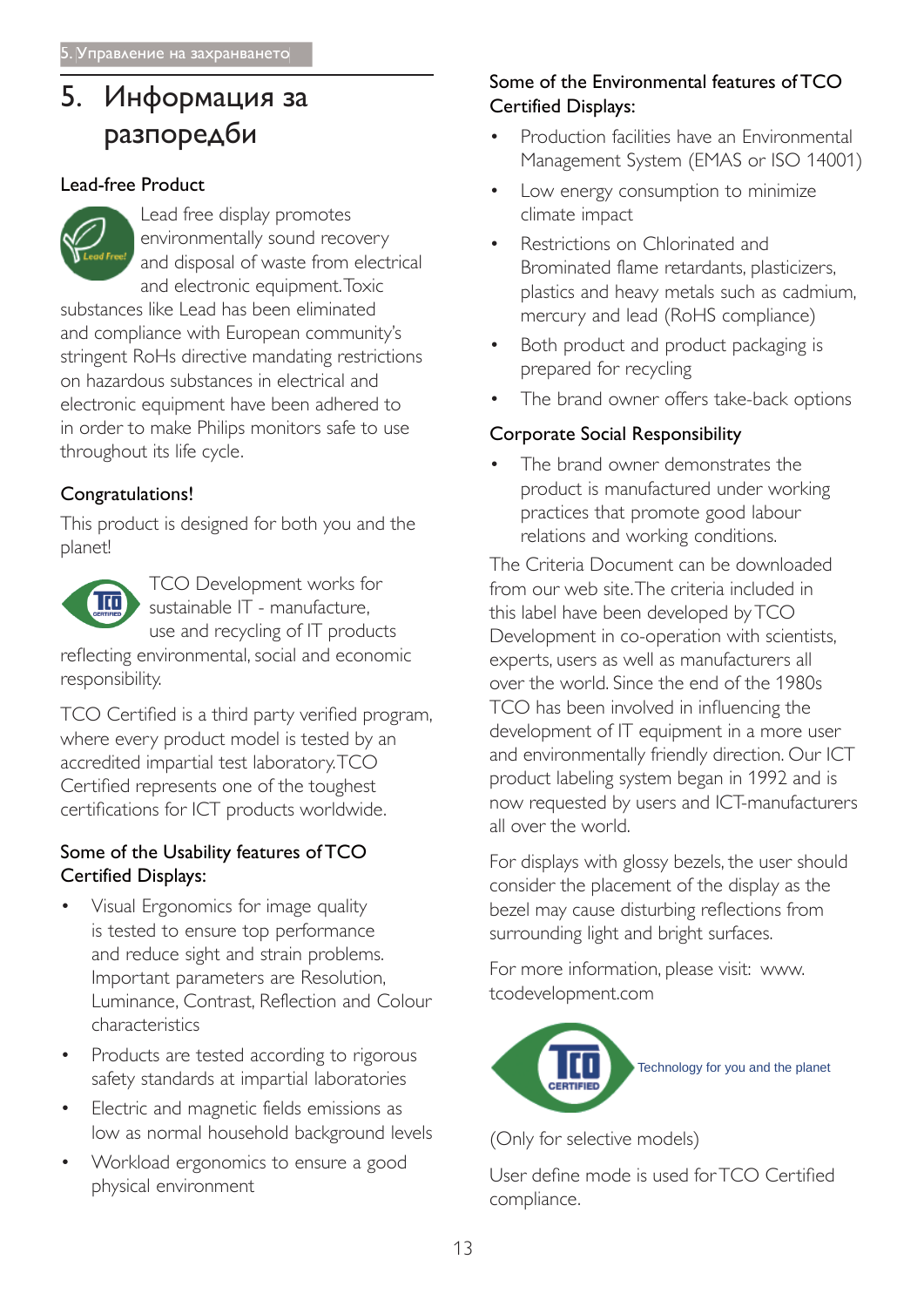#### EPEAT

www.epeat.net



The EPEAT (Electronic Product Environmental Assessment Tool) program evaluates computer

desktops, laptops, and monitors based on 51 environmental criteria developed through an extensive stakeholder consensus process supported by US EPA.

EPEAT system helps purchasers in the public and private sectors evaluate, compare and select desktop computers, notebooks and monitors based on their environmental attributes. EPEAT also provides a clear and consistent set of performance criteria for the design of products, and provides an opportunity for manufacturers to secure market recognition for efforts to reduce the environmental impact of its products.

### Benefits of EPEAT

Reduce use of primary materials Reduce use of toxic materials

Avoid the disposal of hazardous waste EPEAT'S requirement that all registered products meet ENERGY STAR's energy efficiency specifications, means that these products will consume less energy throughout their life.

### CE Declaration of Conformity

This product is in conformity with the following standards

- EN60950-1:2006+A11:2009+A1: 2010+A12:2011+A2:2013 (Safety requirement of Information Technology Equipment).
- EN55022:2010(Radio Disturbance requirement of Information Technology Equipment).
- EN55024:2010 (Immunity requirement of Information Technology Equipment).
- EN61000-3-2:2006+A1:2009+A2:2009 (Limits for Harmonic Current Emission).
- EN61000-3-3:2008 (Limitation of Voltage Fluctuation and Flicker) following provisions of directives applicable.
- EN50581:2012 (Technical documentation for the assessment of electrical and electronic products with respect to the restriction of hazardous substances).
- EN50564:2011 (Electrical and electronic household and office equipment — Measurement of low power consumption).
- 2006/95/EC (Low Voltage Directive).
- 2004/108/EC (EMC Directive).
- 2009/125/EC (ErP Directive, EC No. 1275/2008 Implementing Directive for Standby and Off mode power consumption)
- 2011/65/EU (RoHS Directive)

And is produced by a manufacturing organization on ISO9000 level.

- ISO9241-307:2008 (Ergonomic requirement, Analysis and compliance test methods for electronic visual displays).
- GS EK1-2000:2013 (GS mark requirement).
- prEN50279:1998 (Low Frequency Electric and Magnetic fields for Visual Display).
- MPR-II (MPR:1990:8/1990:10 Low Frequency Electric and Magnetic fields).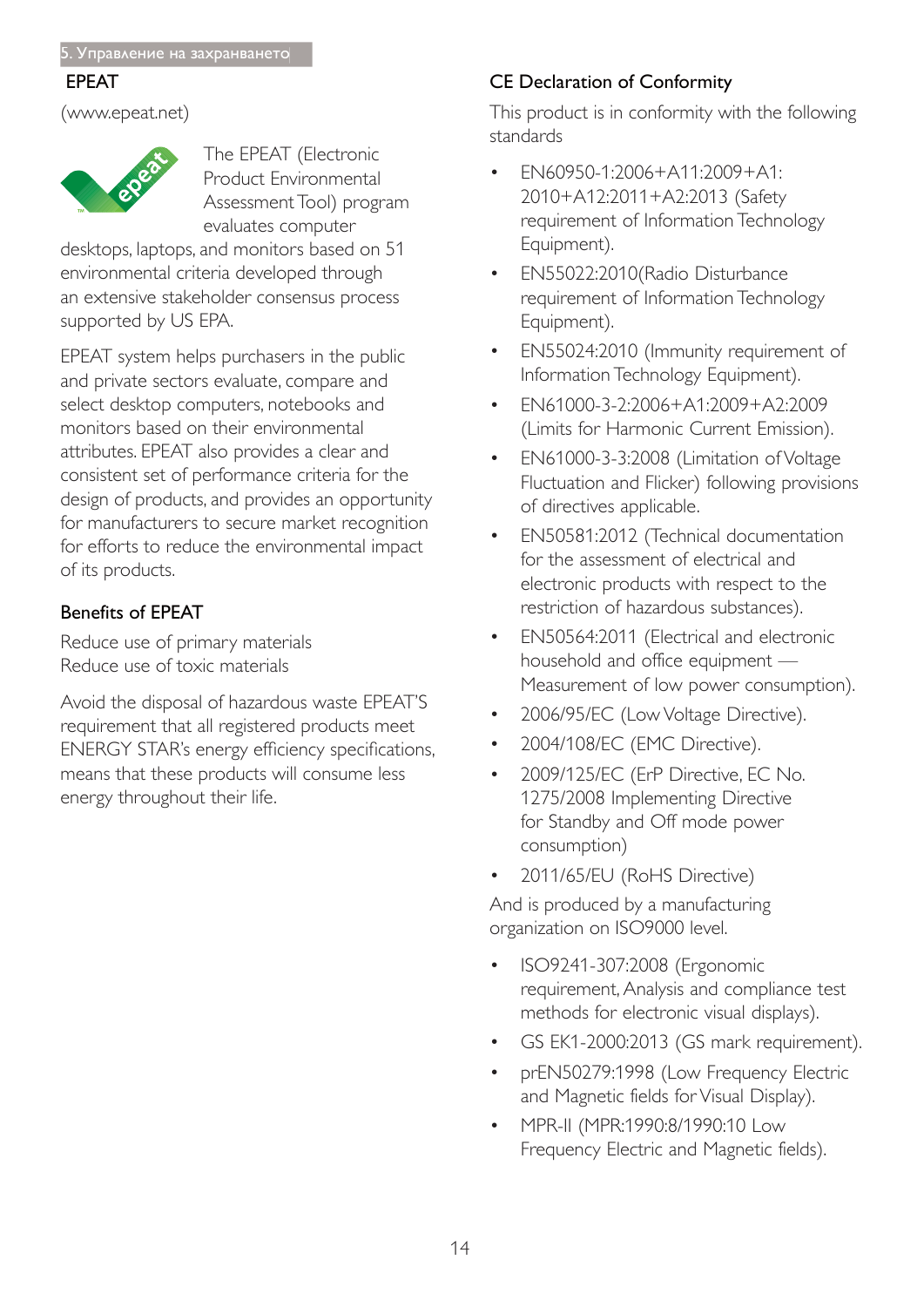#### 5. Управление на захранването

TCO CERTIFIED (Requirement for Environment Labeling of Ergonomics, Energy, Ecology and Emission, TCO: Swedish Confederation of Professional Employees) for TCO versions.

### Energy Star Declaration

(www.energystar.gov)



As an ENERGY STAR® Partner, we have determined that this product meets the ENERGY STAR® guidelines for energy efficiency.

### **e** Note

We recommend you switch off the monitor when it is not in use for a long time.

### Federal Communications Commission (FCC) Notice (U.S. Only)



However, there is no guarantee that interference will not occur in a particular installation. If this equipment does cause harmful interference to radio or television reception, which can be determined by turning the equipment off and on, the user is encouraged to try to correct the interference by one or more of the following measures:

- Reorient or relocate the receiving antenna.
- Increase the separation between the equipment and receiver.
- Connect the equipment into an outlet on a circuit different from that to which the receiver is connected.
- Consult the dealer or an experienced radio/TV technician for help.
- $\bigcirc$  Changes or modifications not expressly approved by the party responsible for compliance could void the user's authority to operate the equipment.

Use only RF shielded cable that was supplied with the monitor when connecting this monitor to a computer device.

To prevent damage which may result in fire or shock hazard, do not expose this appliance to rain or excessive moisture.

THIS CLASS B DIGITAL APPARATUS MEETS ALL REQUIREMENTS OF THE CANADIAN INTERFERENCE-CAUSING EQUIPMENT REGULATIONS.

### FCC Declaration of Conformity

Declaration of Conformity for Products Marked with FCC Logo,

### United States Only



This device complies with Part 15 of the FCC Rules. Operation is subject to the following two conditions: (1) this device may not cause harmful interference, and (2) this device must accept any interference received, including interference that may cause undesired operation.

### Commission Federale de la Communication (FCC Declaration)

Cet équipement a été testé et déclaré conforme auxlimites des appareils numériques de class B, aux termes de l'article 15 Des règles de la FCC. Ces limites sont conçues de façon à fourir une protection raisonnable contre les interférences nuisibles dans le cadre d'une installation résidentielle.

CET appareil produit, utilise et peut émettre des hyperfréquences qui, si l'appareil n'est pas installé et utilisé selon les consignes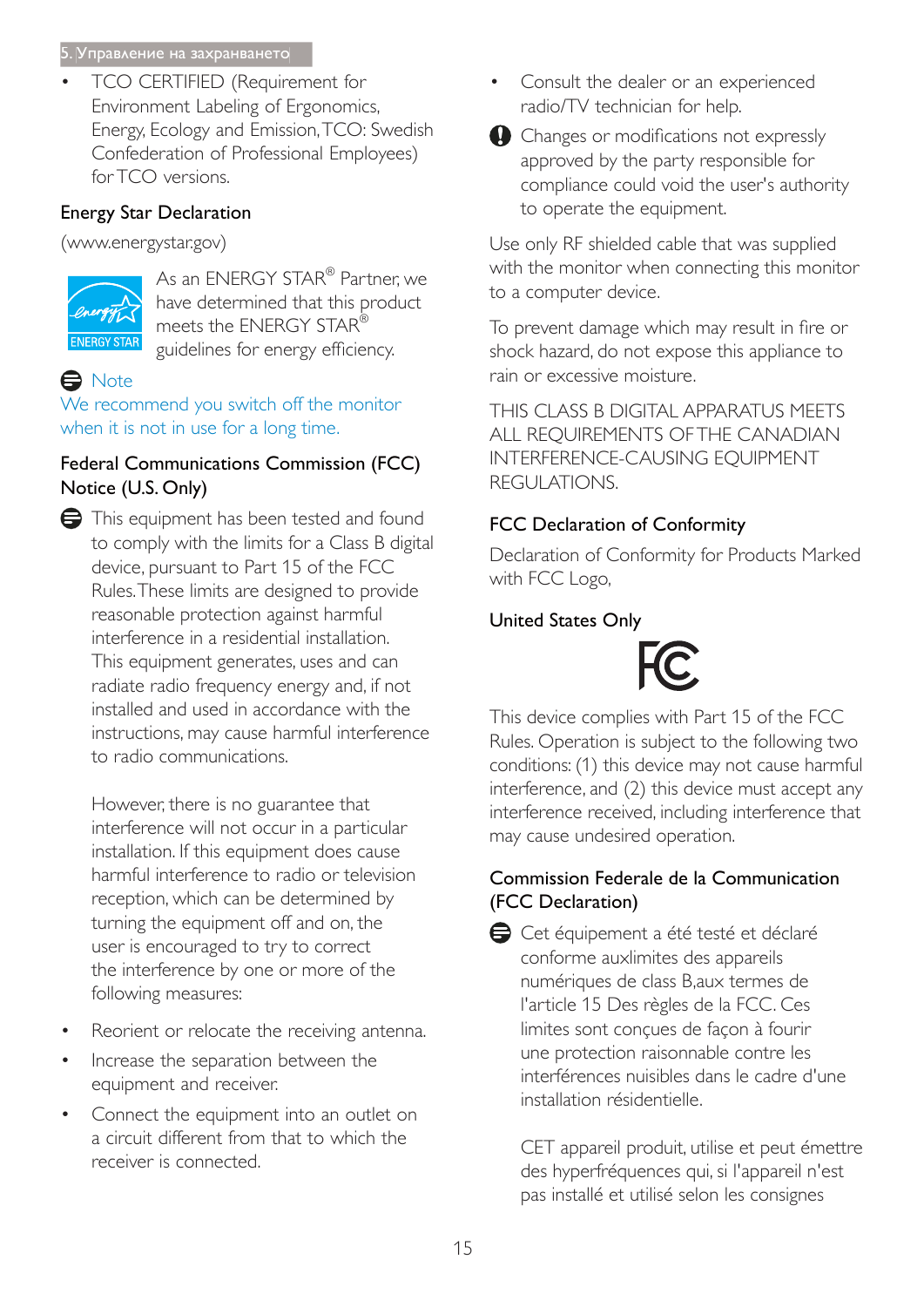#### 5. Управление на захранването

données, peuvent causer des interférences nuisibles aux communications radio. Cependant, rien ne peut garantir l'absence d'interférences dans le cadre d'une installation particulière. Si cet appareil est la cause d'interférences nuisibles pour la réception des signaux de radio ou de télévision, ce qui peut être décelé en fermant l'équipement, puis en le remettant en fonction, l'utilisateur pourrait essayer de corriger la situation en prenant les mesures suivantes:

- Réorienter ou déplacer l'antenne de réception.
- Augmenter la distance entre l'équipement et le récepteur.
- Brancher l'équipement sur un autre circuit que celui utilisé par le récepteur.
- Demander l'aide du marchand ou d'un technicien chevronné en radio/télévision.
- Toutes modifications n'ayant pas reçu l'approbation des services compétents en matière de conformité est susceptible d'interdire à l'utilisateur l'usage du présent équipement.

N'utiliser que des câbles RF armés pour les connections avec des ordinateurs ou périphériques.

CET APPAREIL NUMERIOUE DE LA CLASSE **B RESPECTE TOUTES LES EXIGENCES DU** REGLEMENT SUR LE MATERIEL BROUILLEUR DU CANADA.

### EN 55022 Compliance (Czech Republic Only)

This device belongs to category B devices as described in EN 55022, unless it is specifically stated that it is a Class A device on the specification label. The following applies to devices in Class A of EN 55022 (radius of protection up to 30 meters). The user of the device is obliged to take all steps necessary to remove sources of interference to telecommunication or other devices

Pokud není na typovém štítku počítače uvedeno, že spadá do do třídy A podle EN 55022, spadá automaticky do třídy B podle EN 55022. Pro zařízení zařazená do třídy A (chranné násmo 30m) podle EN 55022 platí následulící. Dolde-li k rušení telekomunikačních nebo jiných zařízení je uživatel povinnen provést taková opatřgní, aby rušení odstranil.

#### Polish Center for Testing and Certification Notice

The equipment should draw power from a socket with an attached protection circuit (a three-prong socket). All equipment that works together (computer, monitor, printer, and so on) should have the same power supply source.

The phasing conductor of the room's electrical installation should have a reserve short-circuit protection device in the form of a fuse with a nominal value no larger than 16 amperes (A).

To completely switch off the equipment, the power supply cable must be removed from the power supply socket, which should be located near the equipment and easily accessible.

A protection mark "B" confirms that the equipment is in compliance with the protection usage requirements of standards PN-93/T-42107 and PN-89/F-06251.

#### Wymagania Polskiego Centrum Badań i Certyfikacji

Urządzenie powinno być zasiłane z gniazda z przyłączonym obwodem ochronnym (gniazdo z kołkiem). Współpracujące ze sobą urządzenia (komputer, monitor, drukarka) powinny być zasiłane z tego samego źródła.

Instalacja elektryczna pomieszczenia powinna zawierać w przewodzie fazowym rezerwową ochronę<br>przed zwarciami, w postaci bezpiecznika o wartości znamionowej nie większej niż 16A (amperów). .<br>W celu całkowitego wyłączenia urządzenia z sieci zasilania, należy wyjąć wtyczkę kabla<br>zasilającego z gniazdka, które powinno znajdować się w pobliżu urządzenia i być łatwo dostępne. Znak bezpieczeństwa "B" potwierdza zgodność urządzenia z wymaganiami bezpieczeństwa użytkowania zawartymi w PN-93/T-42107 i PN-89/E-06251.

#### Pozostałe instrukcje bezpieczeństwa

- Nie należy używać wtyczek adapterowych lub usuwać kołka obwodu ochronnego z wtyczki.<br>Jeżeli konieczne jest użycie przedłużacza to należy użyć przedłużacza 3-żyłowego z<br>prawidłowo połączonym przewodem ochronnym.
- $\,$ System komputerowy należy zabezpieczyć przed nagłymi, chwilowymi wzrokami napięcia, używając eliminatora przepięć, urządzenia dopasowującego lubezzakł<br><br/>óceniowego źródła zasilania. tami lub spadvymi wzrost<br>ującego lub
- Należy upewnić się, aby nic nie leżało na kabłach systemu komputerowego, oraz aby kabłe nie<br>były umieszczone w miejscu, gdzie można byłoby na nie nadeptywać lub potykać się o nie.
- Nie należy rozlewać napojów ani innych płynów na system komputerowy.
- 
- Nie należy wpychać zadnych mu umycu prynow na zystem Komputerowy.<br>Nie należy wpychać żadnych przedmiotów do stworów systemu komputerowego, gdyż może to spowodować pożar lub porażenie prądem, poprzez zwarcie elementów wewn rów pod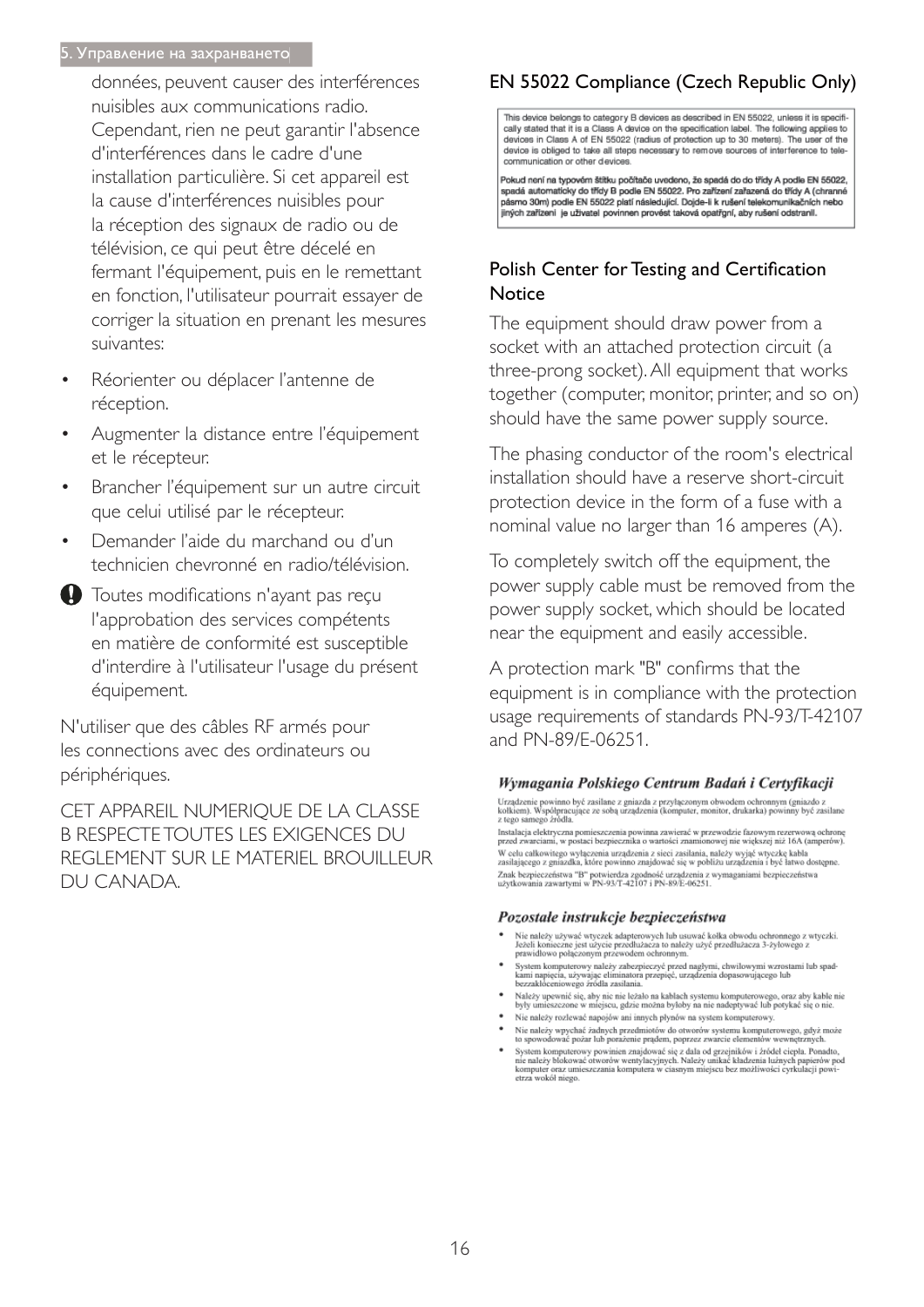### North Europe (Nordic Countries) Information

### Placering/Ventilation

### **VARNING:**

FÖRSÄKRA DIG OM ATT HUVUDBRYTARE OCH UTTAG ÄR LÄTÅTKOMLIGA. NÄR DU STÄLLER DIN UTRUSTNING PÅPLATS.

### Placering/Ventilation

### **ADVARSEL:**

SØRG VED PLACERINGEN FOR. AT NETLEDNINGENS STIK OG STIKKONTAKT **ER NEMTTILGÆNGELIGE.** 

### Paikka/Ilmankierto

### **VAROITUS:**

SIJOITA LAITE SITEN, ETTÄ VERKKOJOHTO VOIDAAN TARVITTAESSA HELPOSTI **IRROTTAA PISTORASIASTA.** 

### Plassering/Ventilasjon

### **ADVARSEL:**

NÅR DETTE UTSTYRET PLASSERES, MÅ DU PASSE PÅ AT KONTAKTENE FOR |STØMTILFØRSEL ER LETTE Å NÅ.

### Ergonomie Hinweis (nur Deutschland)

Der von uns gelieferte Farbmonitor entspricht den in der "Verordnung über den Schutz vor Schäden durch Röntgenstrahlen" festgelegten Vorschriften

Auf der Rückwand des Gerätes befindet sich ein Aufkleber, der auf die Unbedenklichkeit der Inbetriebnahme hinweist, da die Vorschriften über die Bauart von Störstrahlern nach Anlage III ¤ 5 Abs. 4 der Röntgenverordnung erfüllt sind.

Damit Ihr Monitor immer den in der Zulassung geforderten Werten entspricht, ist darauf zu achten, daß

- 1. Reparaturen nur durch Fachpersonal durchgeführt werden.
- 2. nur original-Ersatzteile verwendet werden.
- 3. bei Ersatz der Bildröhre nur eine bauartgleiche eingebaut wird.

Aus ergonomischen Gründen wird empfohlen, die Grundfarben Blau und Rot nicht auf dunklem Untergrund zu verwenden (schlechte Lesbarkeit und erhöhte Augenbelastung bei zu geringem Zeichenkontrast wären die Folge). Der arbeitsplatzbezogene Schalldruckpegel nach DIN 45 635 beträgt 70dB (A) oder weniger.

ACHTUNG: BEIM AUFSTELLEN DIESES GERÄTES DARAUF ACHTEN. DAB NETZSTECKER UND NETZKABELANSCHLUB LEICHT ZUGÄNGLICH SIND.

### **Restriction on Hazardous Substances** statement (India)

This product complies with the "India E-waste Rule 2011" and prohibits use of lead, mercury, hexavalent chromium, polybrominated biphenyls or polybrominated diphenyl ethers in concentrations exceeding 0.1 weight % and 0.01 weight % for cadmium, except for the exemptions set in Schedule 2 of the Rule.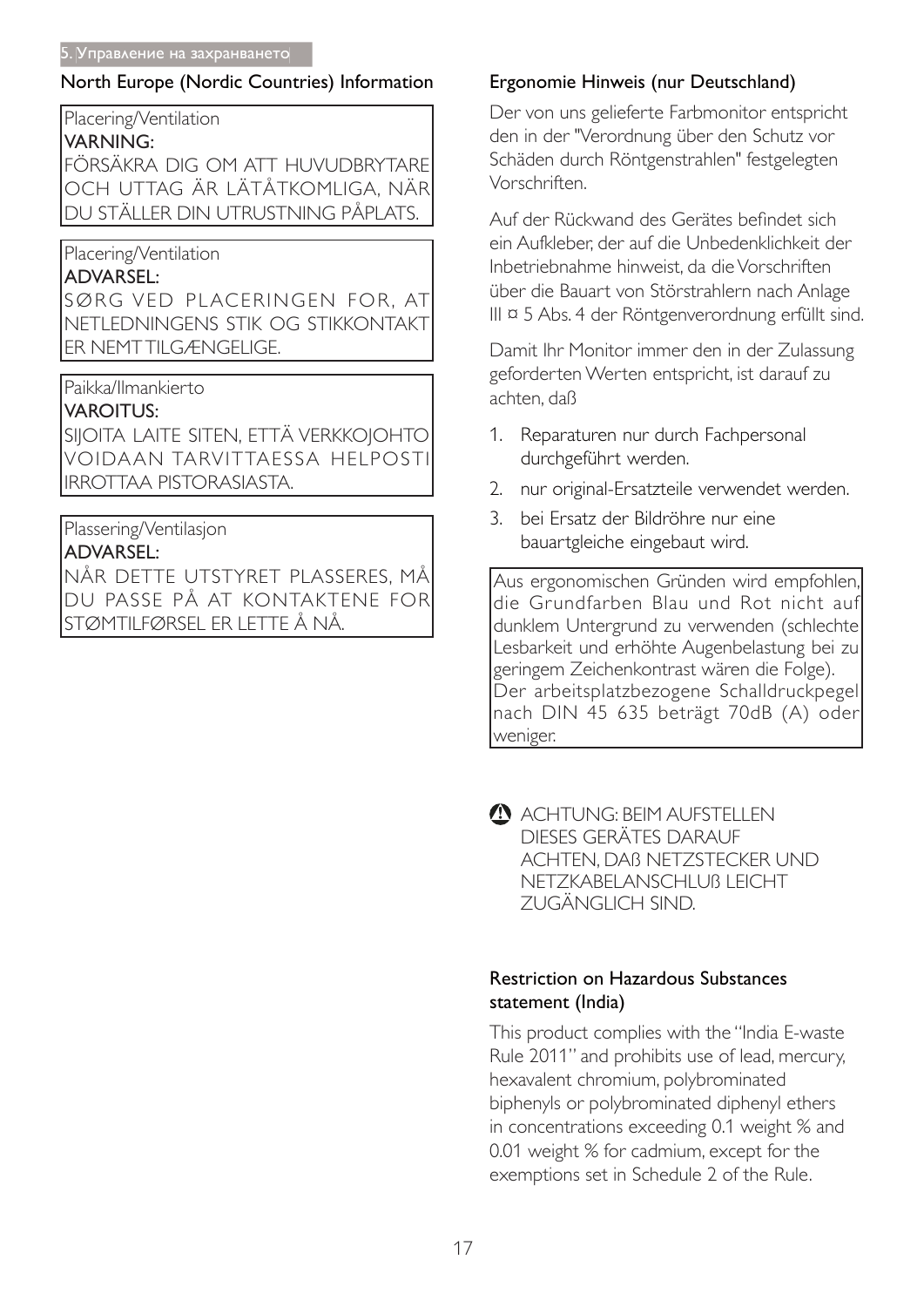#### <u>5. Управление на захранването</u>

#### E-Waste Declaration for India



This symbol on the product or on its packaging indicates that this product must not be disposed of with your other household waste. Instead it is your responsibility to dispose of your waste equipment by handing it over to a designated collection point for the recycling of waste electrical and electronic equipment . The separate collection and recycling of your waste equipment at the time of disposal will help to conserve natural resources and ensure that it is recycled in a manner that protects human health and the environment. For more information about where you can drop off your waste equipment for recycling in India please visit the below web link.

http://www.india.philips.com/about/sustainability/ recycling/index.page.

#### $China$   $Ro$ HS

The People's Republic of China released a regulation called "Management Methods for Controlling Pollution by Electronic Information Products" or commonly referred to as China RoHS. All products including CRT and Monitor which are produced and sold for China market have to meet China RoHS request.

#### 中国大陆RoHS

根据中国大陆《电子信息产品污染控制管理办法》(也称为中国大陆RoHS), 以下部分列出了本产品中可能包含的有毒有害物质或元素的名称和含量

本表适用之产品

显示器(液晶及CRT)

有毒有害物质或元素

| 部件名称                                                                                                                                                                                                                 | 有毒有害物质或元素 |           |           |                 |               |                 |
|----------------------------------------------------------------------------------------------------------------------------------------------------------------------------------------------------------------------|-----------|-----------|-----------|-----------------|---------------|-----------------|
|                                                                                                                                                                                                                      | 铅<br>(Pb) | 汞<br>(Hg) | 镉<br>(Cd) | 六价铬<br>$(Cr6+)$ | 多溴联苯<br>(PBB) | 多溴二苯醚<br>(PBDE) |
| 外壳                                                                                                                                                                                                                   | Ω         | Ω         | Ω         | O               | O             | O               |
| CRT显示屏                                                                                                                                                                                                               | ×         | Ο         | O         | О               | Ω             | Ο               |
| 液晶显示屏/灯管                                                                                                                                                                                                             | $\times$  | O         | O         | $\circ$         | O             | O               |
| 电路板组件*                                                                                                                                                                                                               | ×         | Ο         | O         | O               | ∩             | O               |
| 电源适配器                                                                                                                                                                                                                | ×         | Ω         | O         | O               | Ω             | О               |
| 电源线/连接线                                                                                                                                                                                                              | $\times$  | ∩         | Ω         | ∩               | ∩             | Ω               |
| *: 电路板组件包括印刷电路板及其构成的零部件,如电阻、电容、集成电路、连接器等<br>○:表示该有毒有害物质在该部件所有均质材料中的含量均在<br>《电子信息产品中有毒有害物质的限量要求标准》规定的限量要求以下<br>×:表示该有毒有害物质至少在该部件的某一均质材料中的含量超出<br>《电子信息产品中有毒有害物质的限量要求标准》规定的限量要求;但是上表中打"×"的部件,<br>符合欧盟RoHS法规要求(属于豁免的部分) |           |           |           |                 |               |                 |

# 环保使用期限

此标识指期限(十年), 电子信息产品中含有的有 毒有害物质或元素在正常使用的条件下不会发生 外泄或突变, 电子信息产品用户使用该电子信息 产品不会对环境造成严重污染或对其人身、 财 产造成严重损害的期限.

#### 中国能源效率标识

根据中国大陆《能源效率标识管理办法》本显示器符合以下要求:

| 能源效率(cd/W)   > 1.05 |               |
|---------------------|---------------|
| 能双等级                | £B            |
| 能效标准                | GB 21520-2008 |

详细有关信息请查阅中国能效标识网: http://www.energylabel.gov.cn/

《废弃电器电子产品回收处理管理条例》提示性 说明

为了更好地关爱及保护地球, 当用户不再需要此产 品或产品寿命终止时, 请遵守国家废弃电器电子产 品回收处理相关法律法规, 将其交给当地具有国家 认可的回收处理资质的厂商进行回收处理。

#### EU Energy Label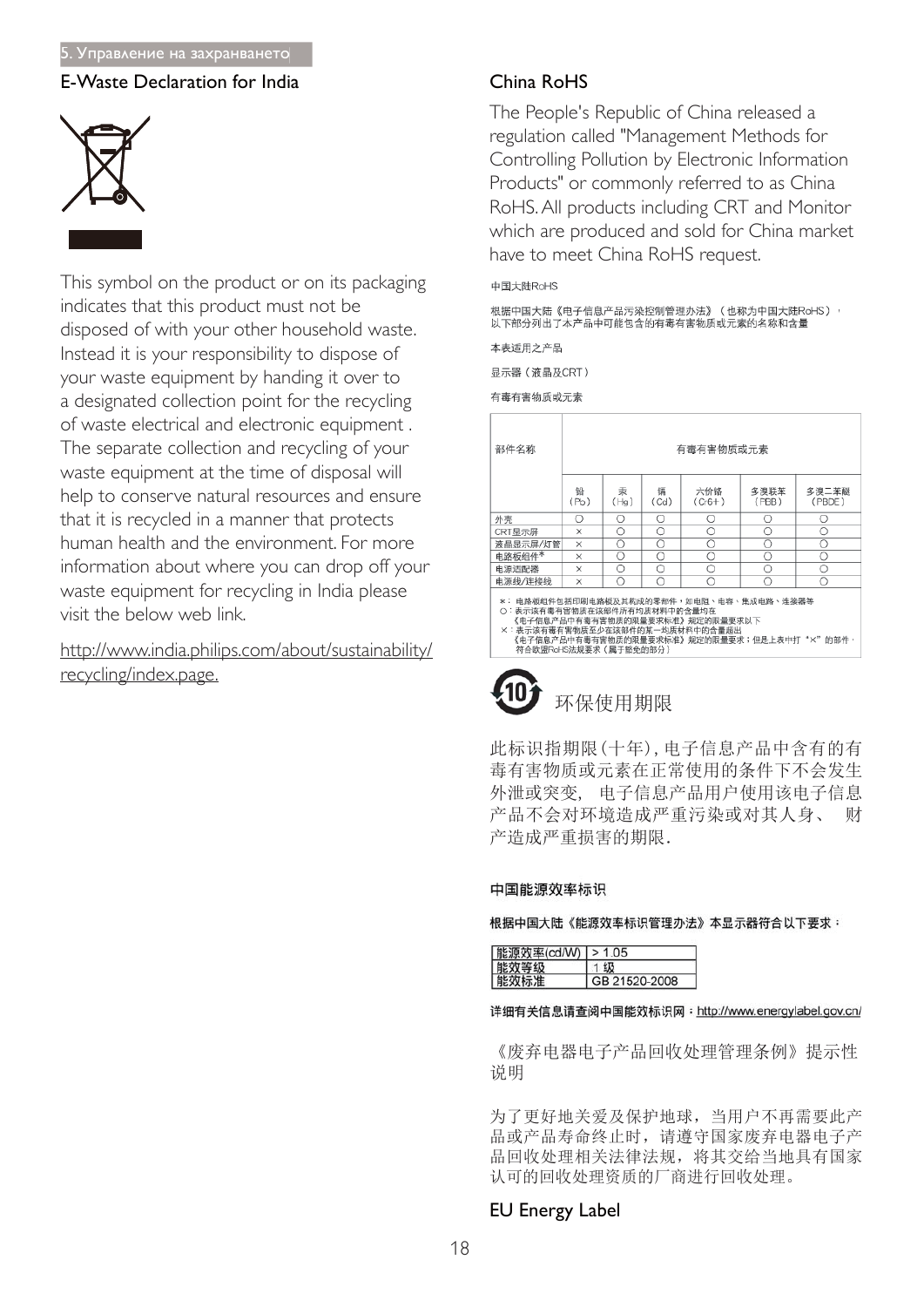#### 5. Управление на захранването



The European Energy Label informs you on the energy efficiency class of this product. The greener the energy efficiency class of this product is the lower the energy it consumes. On the label, you can find the energy efficiency class, the average power consumption of this product in use and the average energy consumption for 1 year.

#### **GNote**

The EU Energy Label will be ONLY applied on the models bundling with HDMI and TV tuners.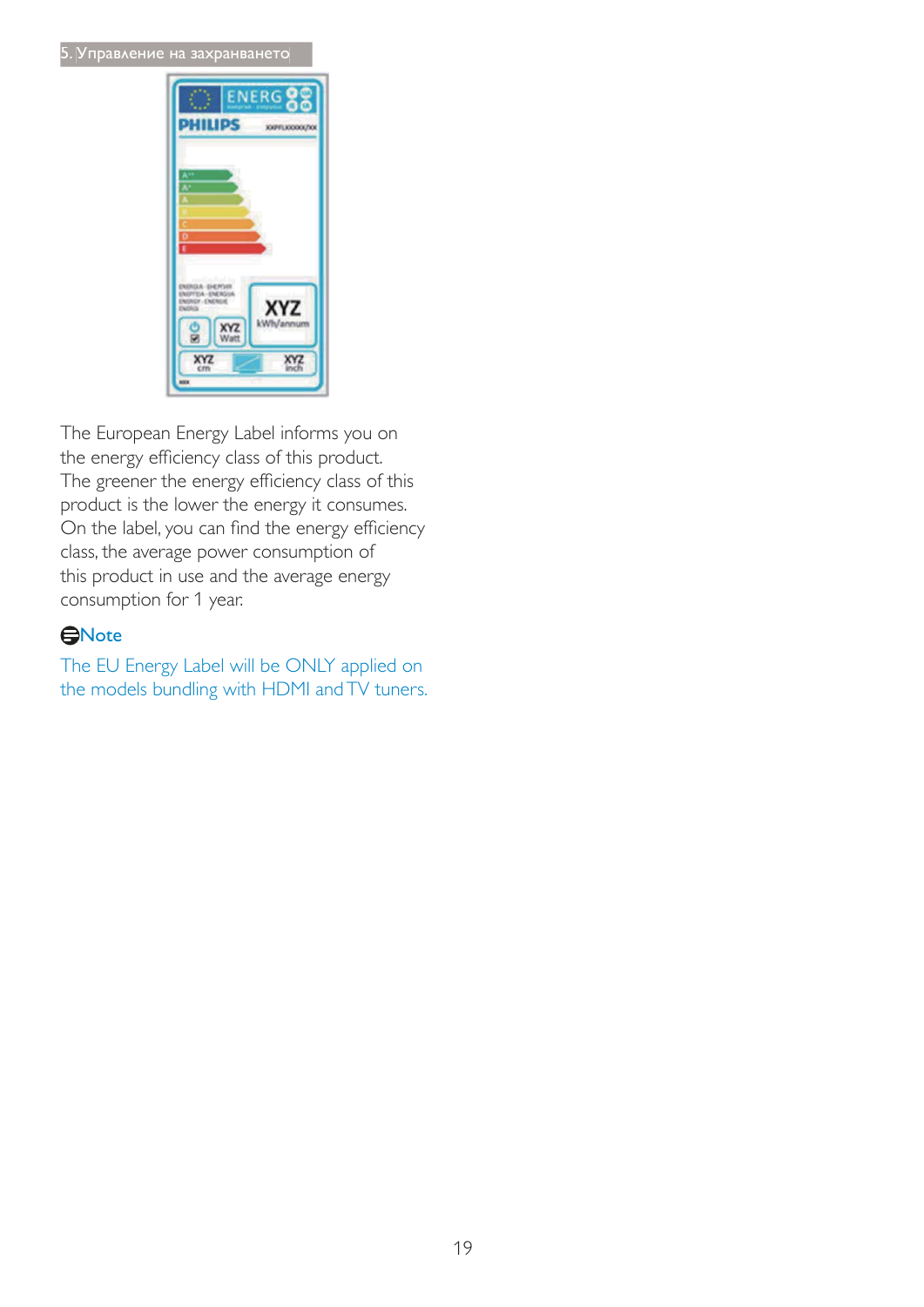# 6. Грижи за клиентите и гаранция

# 6.1 Правила на Philips за дефект-<br>Выстаните пиксели при монитори с плосък екран

Philips се стреми да доставя изделия с найвисоко качество. Ние използваме някои от най-модерните производствени процеси в отрасъла и практикуваме строго управление на качеството. Въпреки това са неизбежни дефекти на пиксели или подпиксели в панели за ТFT монитори, използвани за монитори с плосък екран. Никой производител не може да гарантира, че всички панели ще бъдат без дефекти в пикселите, но Philips гарантира, че всеки монитор с неприемлив брой дефекти ще бъде ремонтиран или заменен под гаранция. В тази декларация се обясняват различните типове пикселни дефекти и се дефинират приемливите нива за дефекти от всеки тип. За да се квалифицира един панел за ТЕТ монитор като нуждаещ се от ремонт или замяна под гаранция, броят на пикселните дефекти в него трябва да превишава тези приемливи нива. Например, дефектните подпиксели не могат да надвишават 0,0004%. Освен това, Philips задава дори по-високи стандарти на качество за определени типове или комбинации пикселни дефекти, които са по-забележими от други. Тези правила важат за целия свят.



#### Пиксели и подпиксели

Пикселът (елемент от картина) е съставен от три подпиксела в основните цветове червено, зелено и синьо. Много пиксели заедно

образуват образ. Когато всички подпиксели На един пиксел светят, трите подпиксела заедно се виждат като един бял пиксел. Когато всички са тъмни, трите цветни подпиксела заедно се виждат като един черен пиксел. Другите съчетания от светещи и тъмни подпиксели изглеждат като единични пиксели от други цветове.

#### Типове пикселни дефекти

Дефектите в пикселите и подпикселите се виждат на екрана по различен начин. В рамките на всяка категория има две категории пикселни дефекти и няколко типа подпикселни дефекти.

#### Дефекти от типа «светла точка»

Дефектите от типа «светла точка» пред-СТАВЛЯВАТ ПИКСЕЛИ ИЛИ ПОДПИКСЕЛИ, КОИТО постоянно светят или са «включени». С други думи, светлата точка е подпиксел, които се откроява на екрана, когато мониторът показва тъмна картина. Дефектите от типа «светла точка» са следните.



Един светещ червен, зелен или син подпикce<sub> $\wedge$ </sub>



Два съседни светещи подпиксела:

- Червено + Синьо = Виолетово
- Червено + Зелено = Жълто
- Зелено + Синьо = Циан (светлосиньо)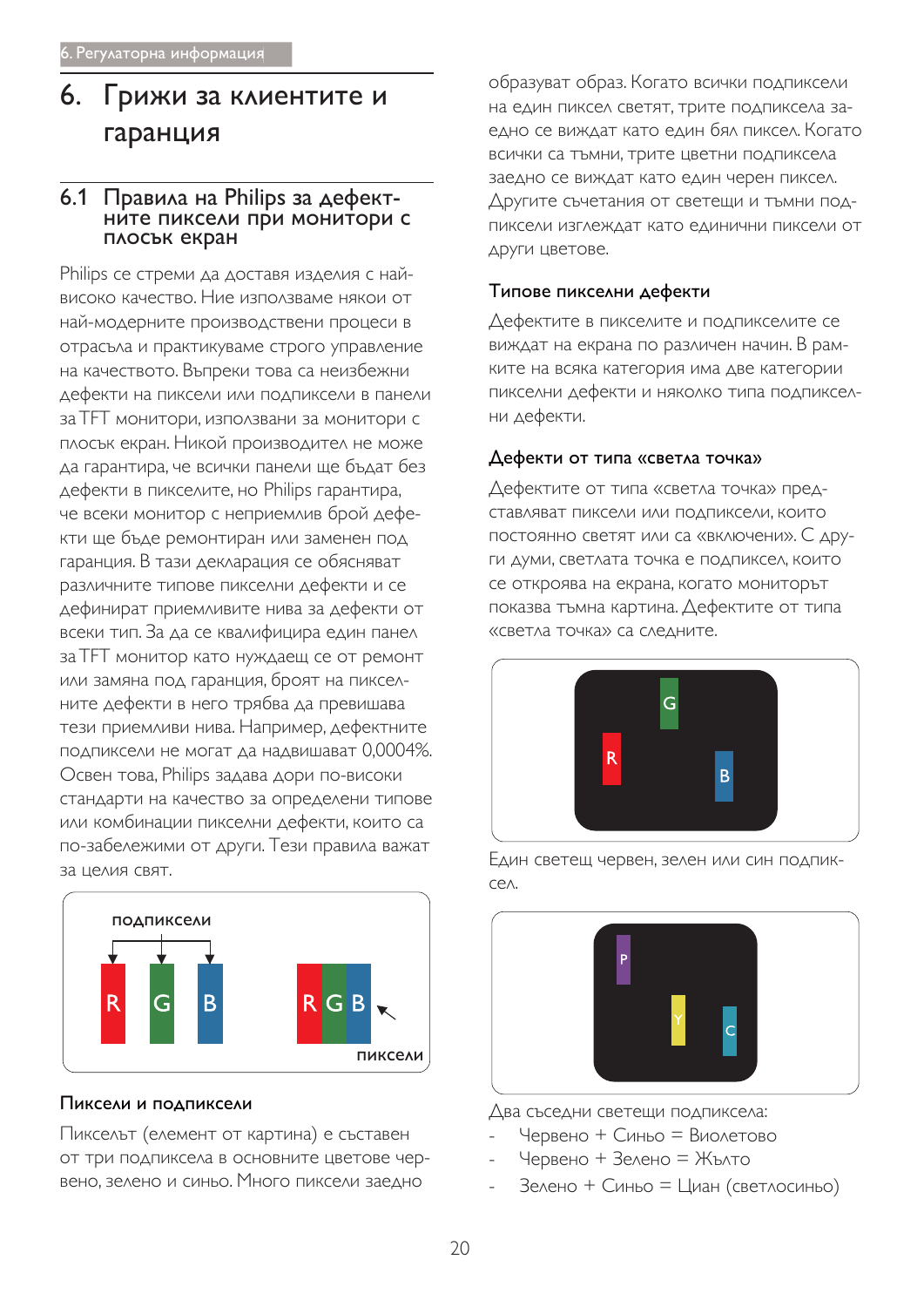#### 6. Регулаторна информация



Три съседни светещи подпиксела (един бял пискел).

### В Забележка

Червената или синята светла точка трябва да бъде с над 50% по-ярка от съседните точки, докато зелената светла точка е с 30% поярка от съседните точки.

#### Дефекти от типа «черна точка»

Дефектите от типа «черна точка» представляват пиксели или подпиксели, които са постоянно тъмни или «изключени». С други ДУМИ, ТЪМНА ТОЧКА Е ПОДПИКСЕЛ, КОЙТО СЕ ОТкроява на екрана, когато мониторът показва светла картина. Дефектите от типа «черна точка» са следните.



#### Близост на пикселните дефекти

Тъй като пискелните и подпикселните дефекти от един и същ тип, които се намират близо един до друг, може да бъдат позабележими, Philips указва и толеранси за близостта на пикселните дефекти.



#### Толеранси на пикселните дефекти

За да се квалифицира за замяна поради пикселни дефекти по време на гаранционния срок, панел на TFT монитор на монитор с плосък панел на Philips трябва да има пикселни или подпикселни дефекти, които превишават толерансите, изброени в следните таблици.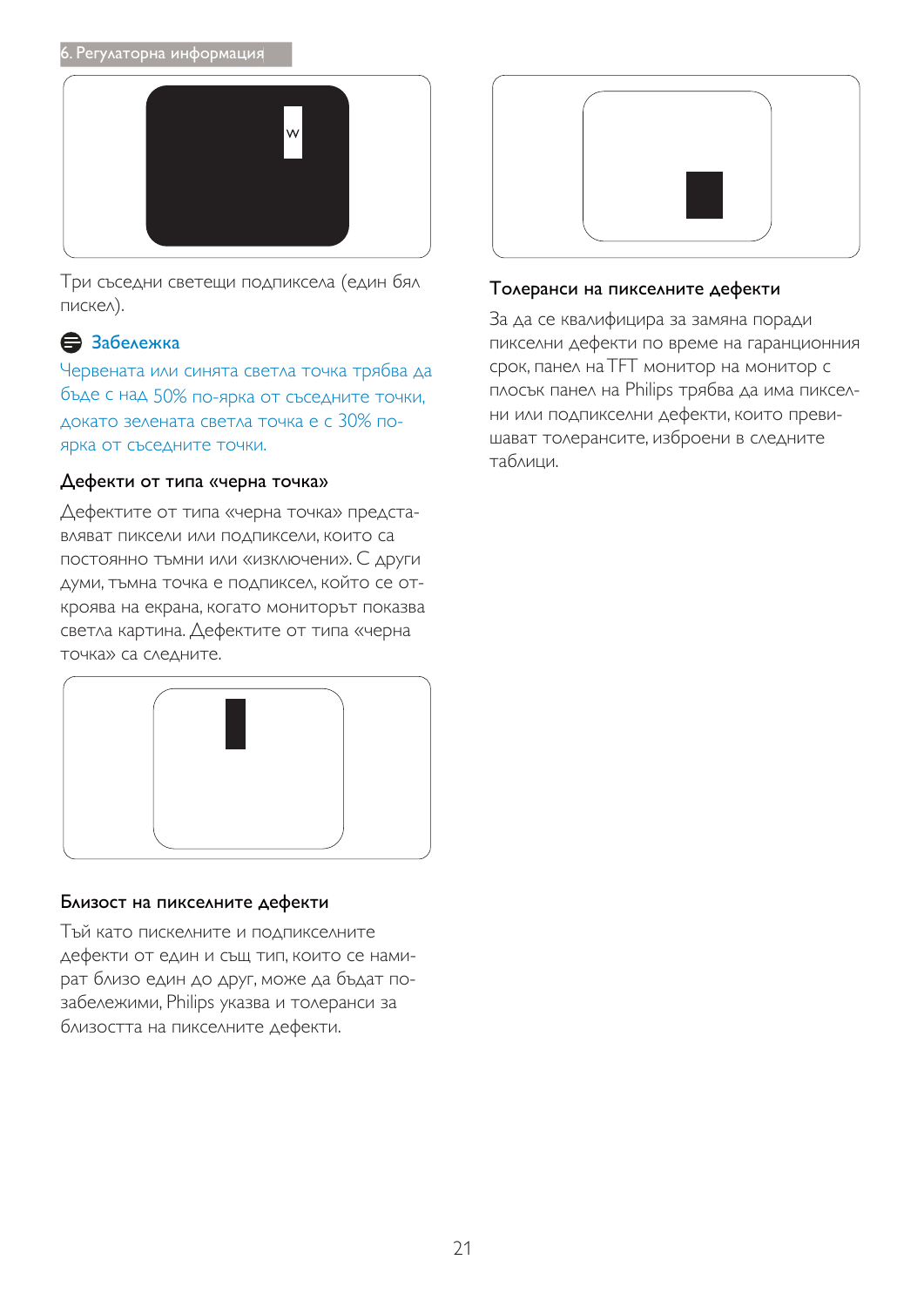6. Регулаторна информация

| ДЕФЕКТИ ЯРКА ТОЧКА                                    | ПРИЕМЛИВО НИВО        |
|-------------------------------------------------------|-----------------------|
| 1 светещ подпиксел                                    |                       |
| 2 съседни светещи подпиксела                          |                       |
| 3 съседни светещи подпиксела (един бял пискел)        | $\left( \right)$      |
| Разстояние между два дефекта ярка точка*              | $>15$ mm              |
| Сумарни дефекти ярка точка от всички типове           |                       |
| <b>ДЕФЕКТИ ЧЕРНА ТОЧКА</b>                            | ПРИЕМЛИВО НИВО        |
| 1 тъмен подпиксел                                     | 5 или по-малко        |
| 2 съседни тъмни подпиксела                            | 2 или по-малко        |
| 3 съседни тъмни подпиксела                            |                       |
| Разстояние между два дефекта черна точка*             | $>15$ mm              |
| Сумарни дефекти черна точка от всички типове          | 5 или по-малко        |
| СУМАРНИ ТОЧКОВИ ДЕФЕКТИ                               | <b>ПРИЕМЛИВО НИВО</b> |
| Сумарни дефекти ярка или черна точка от всички типове | 5 или по-малко        |

### **В** Забележка:

- 1. 1 или 2 съседни подпикселни дефекта = 1 точков дефект
- 2. Този монитор е съвместим с ISO9241-307 (ISO9241-307: Ергономични изисквания, анализи и методи за тестване на съвместимост за електрони визуални дисплеи)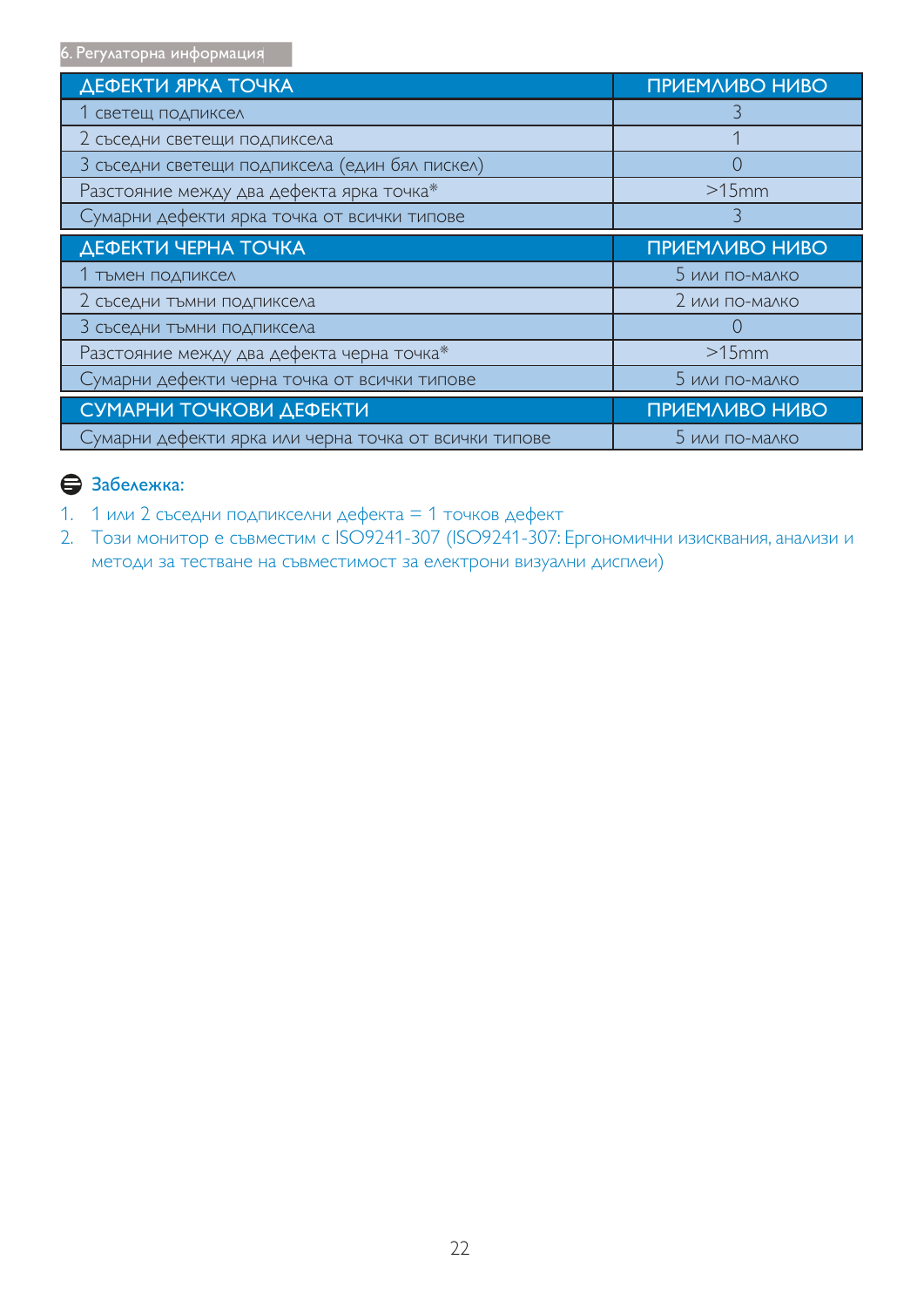### 6.2 Грижи за клиентите и гаранция

За повече информация за това какво влиза в гаранцията, както и за допълнителните изисквания за поддръжка във Вашия регион, посетете уеб сайта www.philips.com/support. Мо жете също така да се обадите на номера на Центъра за обслужване на клиенти на Philips, посочен по-долу.

| Държава        | <b>CSP</b>      | Гореща линия        | Цена              | Работно време         |
|----------------|-----------------|---------------------|-------------------|-----------------------|
| Austria        | <b>RTS</b>      | +43 0810 000206     | € 0,07            | Mon to Fri: 9am - 6pm |
| Belgium        | Ecare           | +32 078 250851      | € 0,06            | Mon to Fri: 9am - 6pm |
| Cyprus         | Alman           | $+800$ 92 256       | Free of charge    | Mon to Fri: 9am - 6pm |
| Denmark        | Infocare        | +45 3525 8761       | Local call tariff | Mon to Fri: 9am - 6pm |
| Finland        | Infocare        | +358 09 2290 1908   | Local call tariff | Mon to Fri: 9am - 6pm |
| France         | Mainteg         | +33 082161 1658     | € 0,09            | Mon to Fri: 9am - 6pm |
| Germany        | <b>RTS</b>      | +49 01803 386 853   | € 0,09            | Mon to Fri: 9am - 6pm |
| Greece         | Alman           | +30 00800 3122 1223 | Free of charge    | Mon to Fri: 9am - 6pm |
| Ireland        | Celestica       | +353 01 601 1161    | Local call tariff | Mon to Fri: 8am - 5pm |
| <b>Italy</b>   | Anovo Italy     | +39 840 320 041     | $\epsilon$ 0,08   | Mon to Fri: 9am - 6pm |
| Luxembourg     | Ecare           | +352 26 84 30 00    | Local call tariff | Mon to Fri: 9am - 6pm |
| Netherlands    | Ecare           | +31 0900 0400 063   | 60,10             | Mon to Fri: 9am - 6pm |
| Norway         | Infocare        | +47 2270 8250       | Local call tariff | Mon to Fri: 9am - 6pm |
| Poland         | <b>MSI</b>      | +48 0223491505      | Local call tariff | Mon to Fri: 9am - 6pm |
| Portugal       | Mainteg         | +800 780 902        | Free of charge    | Mon to Fri: 8am - 5pm |
| Spain          | Mainteg         | +34 902 888 785     | $\in 0.10$        | Mon to Fri: 9am - 6pm |
| Sweden         | Infocare        | +46 08 632 0016     | Local call tariff | Mon to Fri: 9am - 6pm |
| Switzerland    | <b>ANOVO CH</b> | +41 02 2310 2116    | Local call tariff | Mon to Fri: 9am - 6pm |
| United Kingdom | Celestica       | +44 0207 949 0069   | Local call tariff | Mon to Fri: 8am - 5pm |

#### Информация за контакти за Западна Европа: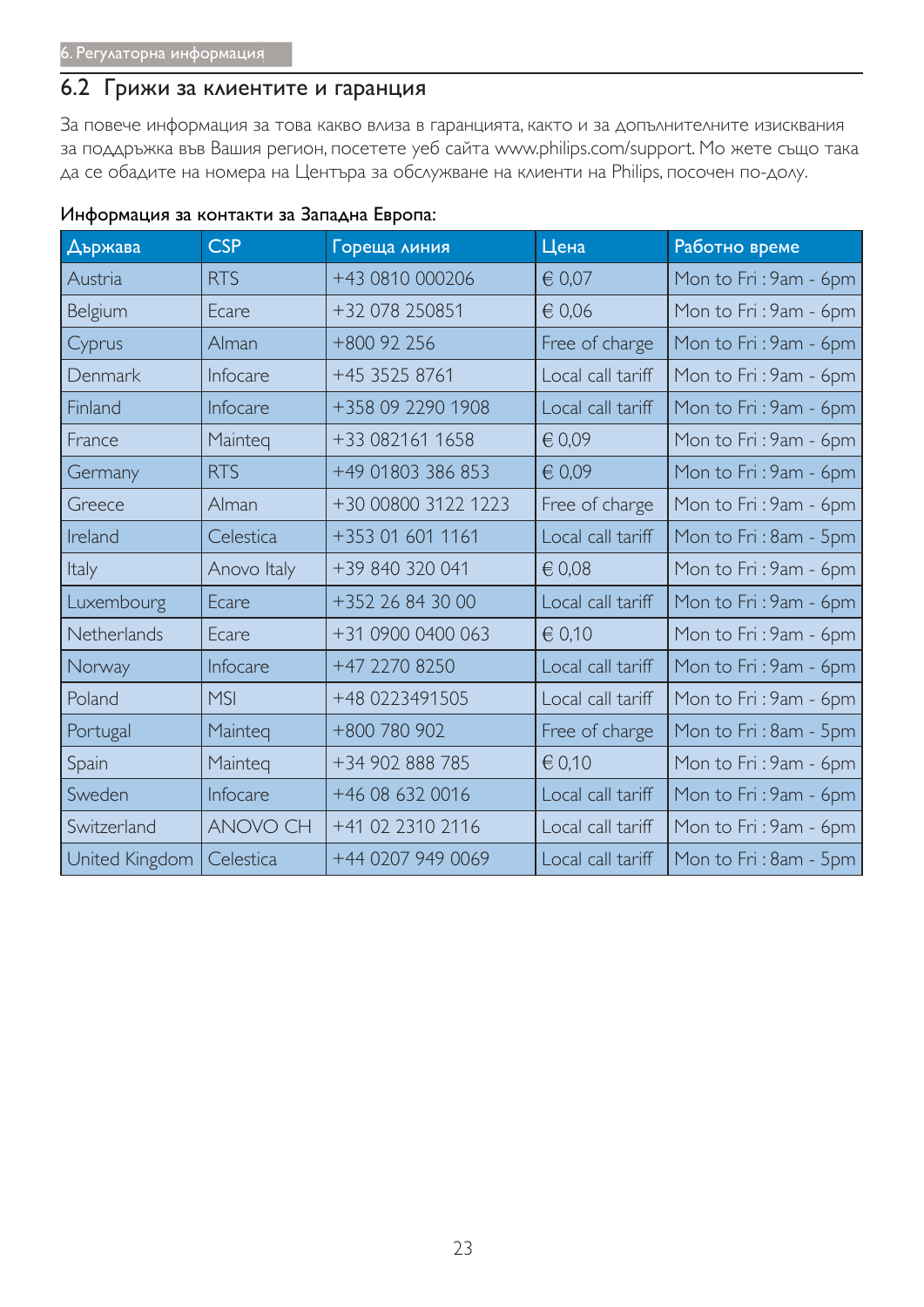### Информация за контакти за регион ЦЕНТРАЛНА И ИЗТОЧНА ЕВРОПА:

|                         | Център за      |                        |                                                                 |
|-------------------------|----------------|------------------------|-----------------------------------------------------------------|
| Държава                 | <b>КОНТАКТ</b> | <b>CSP</b>             | Номер за обслужване на клиенти                                  |
| <b>Belarus</b>          | N/A            | <b>IBA</b>             | +375 17 217 3386<br>+375 17 217 3389                            |
| <b>Bulgaria</b>         | N/A            | <b>LAN Service</b>     | +359 2 960 2360                                                 |
| Croatia                 | N/A            | MR Service Ltd         | +385 (01) 640 1111                                              |
| Czech Rep.              | N/A            | Asupport               | +420 272 188 300                                                |
| Estonia                 | N/A            | <b>FUJITSU</b>         | +372 6519900(General)<br>+372 6519972(workshop)                 |
| Georgia                 | N/A            | Esabi                  | +995 322 91 34 71                                               |
| Hungary                 | N/A            | Profi Service          | +36 1 814 8080(General)<br>+36 1814 8565 (For AOC&Philips only) |
| Kazakhstan              | N/A            | Classic Service I.I.c. | +7 727 3097515                                                  |
| Latvia                  | N/A            | ServiceNet LV          | +371 67460399<br>+371 27260399                                  |
| Lithuania               | N/A            | <b>UAB</b> Servicenet  | +370 37 400160(general)<br>+370 7400088 (for Philips)           |
| Macedonia               | N/A            | <b>AMC</b>             | +389 2 3125097                                                  |
| Moldova                 | N/A            | Comel                  | +37322224035                                                    |
| Romania                 | N/A            | Skin                   | +40 21 2101969                                                  |
| Russia                  | N/A            | <b>CPS</b>             | +7 (495) 645 6746                                               |
| Serbia&Montenegro       | N/A            | Kim Tec d.o.o.         | +381 11 20 70 684                                               |
| Slovakia                | N/A            | Datalan Service        | +421 2 49207155                                                 |
| Slovenia                | N/A            | PC H.and               | +386 1 530 08 24                                                |
| the republic of Belarus | N/A            | ServiceBy              | +375 17 284 0203                                                |
| <b>Turkey</b>           | N/A            | Tecpro                 | +90 212 444 4 832                                               |
|                         | N/A            | <b>Topaz</b>           | +38044 525 64 95                                                |
| Ukraine                 | N/A            | Comel                  | +380 5627444225                                                 |

#### Информация за контакти за Китай:

| <b>Държава</b> | Център за контакт   | Номер за обслужване на клиенти |
|----------------|---------------------|--------------------------------|
| China          | <b>PCCW Limited</b> | 4008 800 008                   |

### Информация за контакти за СЕВЕРНА АМЕРИКА:

| <b>Държава</b> | Център за контакт | Номер за обслужване на клиенти |
|----------------|-------------------|--------------------------------|
| U.S.A.         | EPI-e-center      | (877) 835-1838                 |
| Canada         | EPI-e-center      | $(800)$ 479-6696               |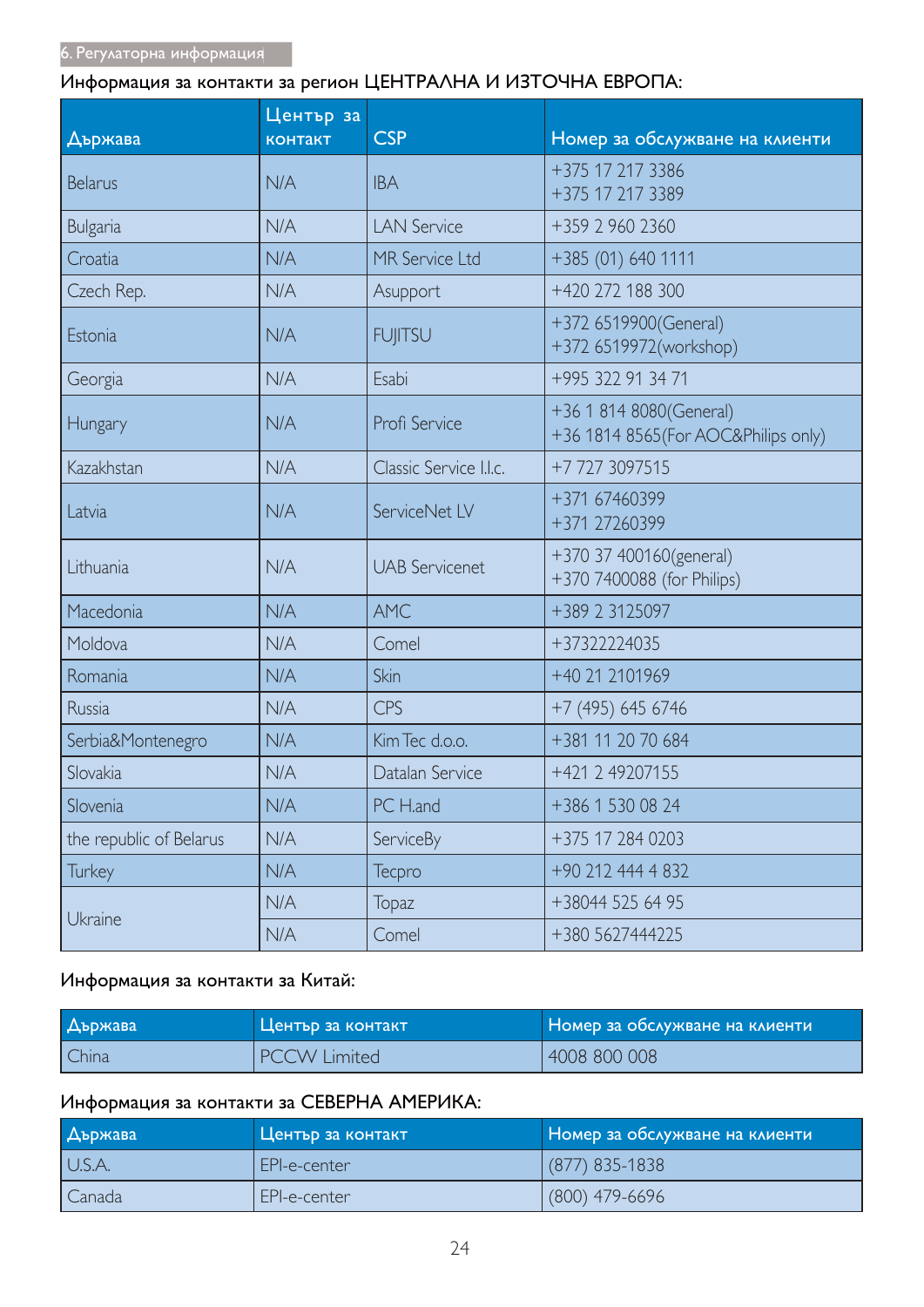### Информация за контакти за регион Азия, Тихи океан, Среден изток и Африка:

| Държава            | <b>ASP</b>                                                          | Номер за обслужване<br>на клиенти                                                                           | Работно време                                                           |
|--------------------|---------------------------------------------------------------------|-------------------------------------------------------------------------------------------------------------|-------------------------------------------------------------------------|
| Australia          | <b>AGOS NETWORK</b><br>PTY LTD                                      | 1300 360 386                                                                                                | Mon.~Fri. 9:00am-5:30pm                                                 |
| New Zealand        | Visual Group Ltd.                                                   | 0800 657447                                                                                                 | Mon.~Fri. 8:30am-5:30pm                                                 |
| Hong Kong<br>Macau | Company: Smart Pixels<br>Technology Ltd.                            | Hong Kong:<br>Tel: +852 2619 9639<br>Macau:<br>Tel: (853)-0800-987                                          | Mon.~Fri. 9:00am-6:00pm<br>Sat. 9:00am-1:00pm                           |
| India              | <b>REDINGTON INDIA</b><br><b>LTD</b>                                | Tel: 1 800 425 6396<br>SMS: PHILIPS to 56677                                                                | Mon.~Fri. 9:00am-5:30pm                                                 |
| Indonesia          | PT. CORMIC<br><b>SERVISINDO</b><br><b>PERKASA</b>                   | $+62 - 21 - 4080 - 9086$<br>(Customer Hotline)<br>+62-8888-01-9086<br>(Customer Hotline)                    | Mon.~Thu. 08:30-12:00; 13:00-<br>17:30<br>Fri. 08:30-11:30; 13:00-17:30 |
| Korea              | Alphascan Displays, Inc                                             | 1661-5003                                                                                                   | Mon.~Fri. 9:00am-5:30pm<br>Sat. 9:00am-1:00pm                           |
| Malaysia           | R-Logic Sdn Bhd                                                     | +603 5102 3336                                                                                              | Mon.~Fri. 8:15am-5:00pm<br>Sat. 8:30am-12:30am                          |
| Pakistan           | <b>TVONICS Pakistan</b>                                             | +92-213-6030100                                                                                             | Sun.~Thu. 10:00am-6:00pm                                                |
| Singapore          | Philips Singapore Pte<br>Ltd (Philips Consumer<br>Care Center)      | $(65)$ 6882 3966                                                                                            | Mon.~Fri. 9:00am-6:00pm<br>Sat. 9:00am-1:00pm                           |
| Taiwan             | FETEC.CO                                                            | 0800-231-099                                                                                                | Mon.~Fri. 09:00 - 18:00                                                 |
| -hailand           | Axis Computer System<br>Co., Ltd.                                   | $(662)$ 934-5498                                                                                            | Mon.~Fri. 08:30am~05:30pm                                               |
| South Africa       | Computer Repair<br><b>Technologies</b>                              | 011 262 3586                                                                                                | Mon.~ Fri. 08:00am~05:00pm                                              |
| Israel             | Eastronics LTD                                                      | 1-800-567000                                                                                                | Sun,~Thu, 08:00-18:00                                                   |
| Vietnam            | FPT Service Informatic<br>Company Ltd. - Ho Chi<br>Minh City Branch | +84 8 38248007<br>Ho Chi Minh City<br>+84 5113.562666<br>Danang City<br>+84 5113.562666<br>Can tho Province | Mon.~Fri. 8:00-12:00, 13:30-17:30<br>Sat. 8:00-12:00                    |
| Philippines        | <b>EA Global Supply</b><br>Chain Solutions , Inc.                   | (02) 655-7777; 6359456                                                                                      | Mon.~Fri. 8:30am~5:30pm                                                 |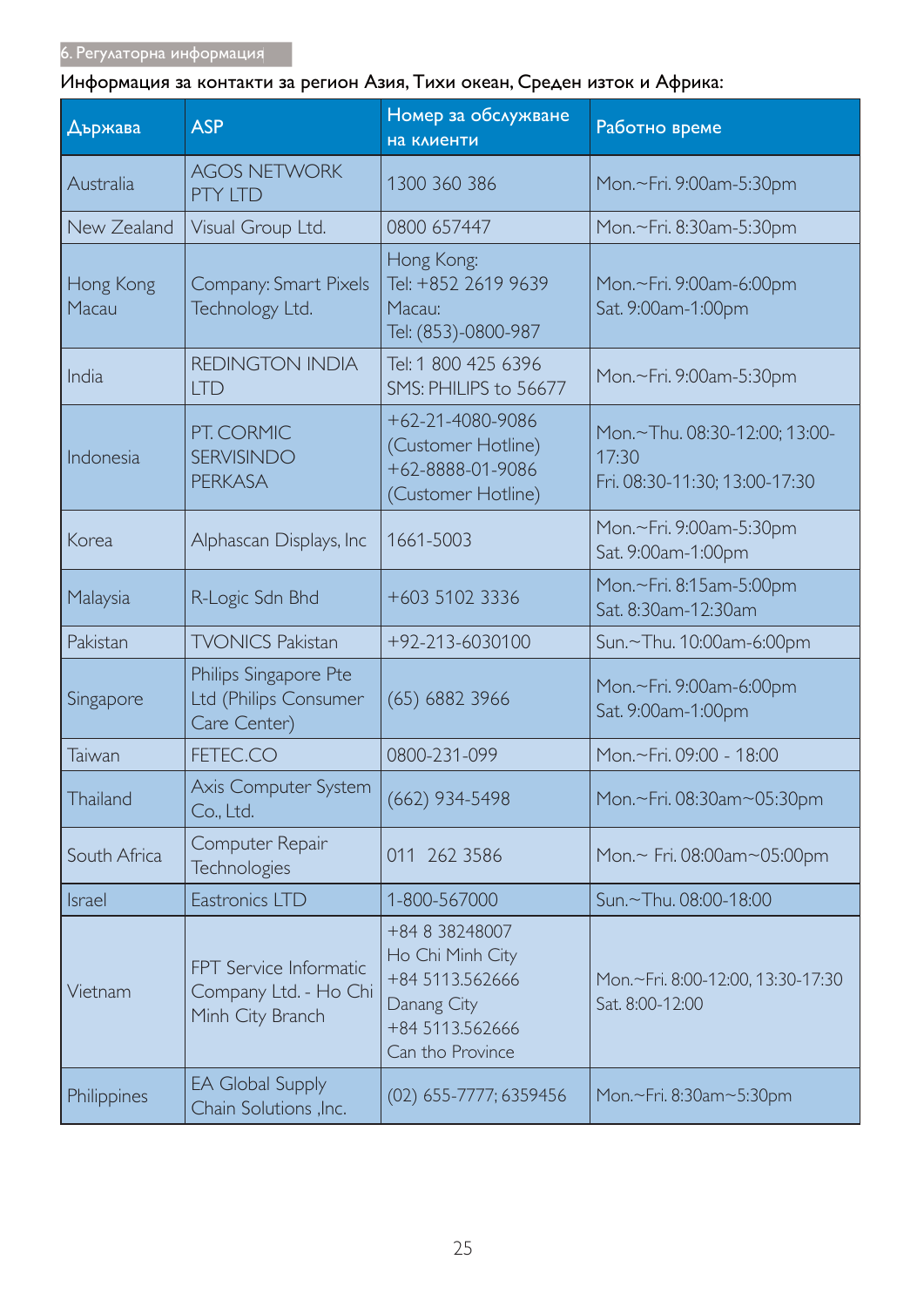| 6. Регулаторна информация                                    |                                       |                                                     |                         |
|--------------------------------------------------------------|---------------------------------------|-----------------------------------------------------|-------------------------|
| Armenia<br>Azerbaijan<br>Georgia<br>Kyrgyzstan<br>Tajikistan | Firebird service centre               | +97 14 8837911                                      | Sun.~Thu. 09:00 - 18:00 |
| Uzbekistan                                                   | Soniko Plus Private<br>Enterprise Ltd | +99871 2784650                                      | Mon.~Fri. 09:00 - 18:00 |
| Turkmenistan                                                 | <b>Technostar Service</b><br>Centre   | $+(99312)$ 460733, 460957   Mon.~Fri. 09:00 - 18:00 |                         |
| Japan                                                        | フィリップスモニター<br>・サポートセンター               | 0120-060-530                                        | Mon.~Fri, 10:00 - 17:00 |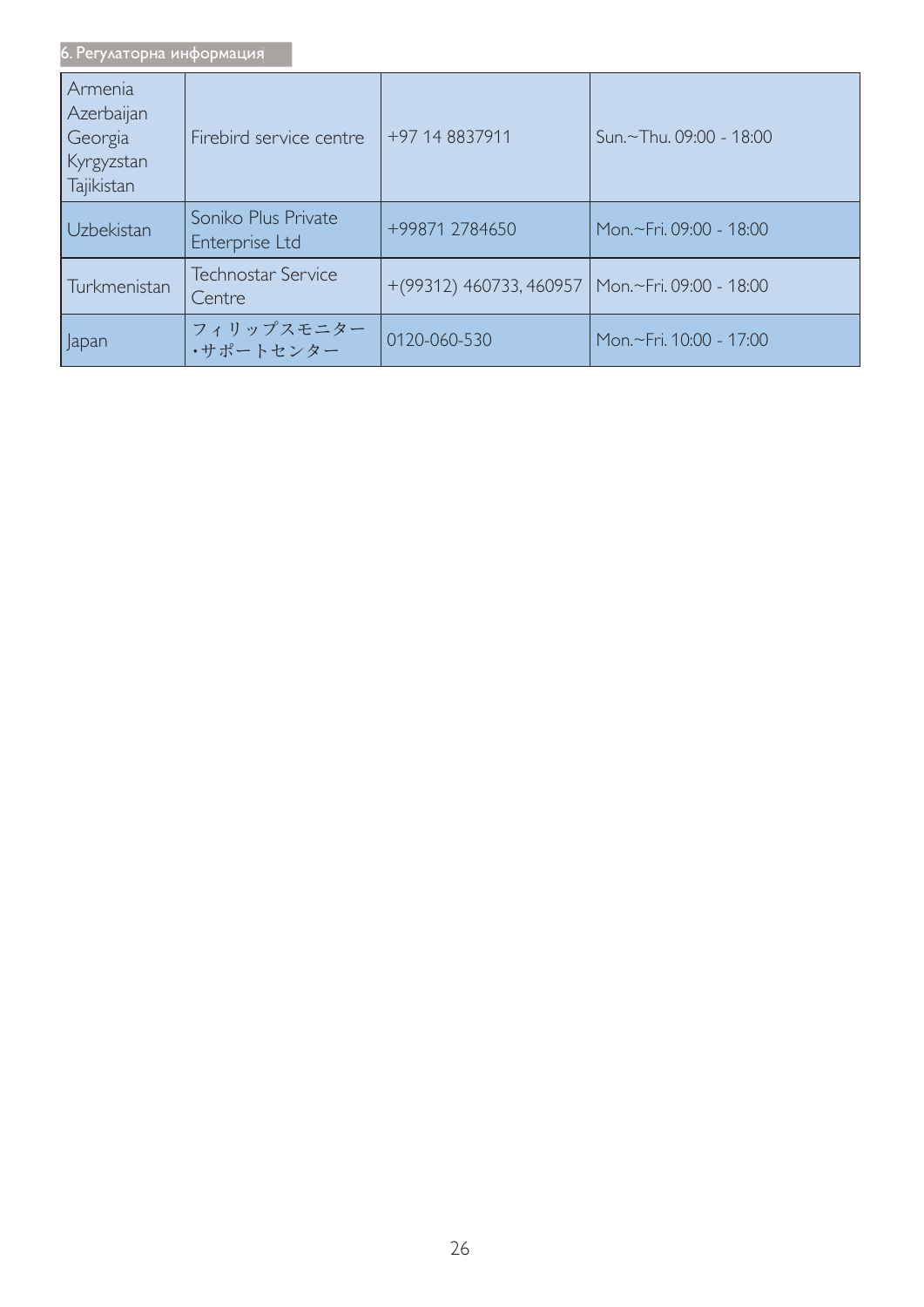# 7. Отстраняване на неизправности и често задавани въпроси

### 7.1 Отстраняване на неизправности

Тази страница съдържа информация за проблемите, които могат да се решат от потребителя. Ако проблемът не изчезне след като сте тествали тези решения, свържете се с представител от обслужване на клиенти на Philips.

### 1 Често срещани проблеми

#### Няма изображение (Индикаторът за вкл./ изкл. не свети)

- Уверете се, че захранващият кабел е включен към контакта и към монитора.
- Убедете се, че бутонът за вкл./изкл. отпред на монитора е в положение ИЗКЛ., след което го натиснете така, че да бъде в положение ВКЛ.

#### Няма изображение (Индикаторът за вкл./ изкл. е бял)

- Убедете се, че компютърът е включен.
- Уверете се, че сигналният кабел е правилно свързан към компютъра.
- Уверете се, че щифтчетата на кабела на монитора не са огънати. Ако са, сменете кабела
- Функцията Икономичен режим може би е активирана.

#### На екрана пише



Уверете се, че кабелът на монитора е правилно свързан към компютъра. (Вижте и Ръководството за бърз старт).

- Проверете дали кабельт на монитора е с огънати щифтчета.
- Убедете се, че компютърът е включен.

#### Видими следи от пушек или искри

- Не предприемайте каквито и да било стъпки за отстраняване на неизправности.
- Незабавно изключете монитора от захранването с оглед на Вашата безопасност.
- Свържете се незабавно с представител от обслужване на клиенти на Philips.

### 2 Проблеми с картината

#### Изображението не е центрирано.

Настройте позицията на образа като използвате функцията «Auto» (Авт.) от основните контроли на екранното меню.

#### Изображението на екрана вибрира.

Проверете дали сигналният кабел е правилно свързан с графичната карта или с компютъра.

#### Появяват се вертикални линии.



- Настройте образа като използвате функцията «Auto» (Авт.) от основните бутони на екранното меню.
- Отстранете вертикалните линии с помощта на функциите на екранното меню Phase/Clock (Фаза/Честота) в Setup (Настройки). Това е възможно само във VGA режим.

#### Появяват се хоризонтални линии.



Настройте образа като използвате функцията «Auto» (Авт.) от основните бутони на екранното меню.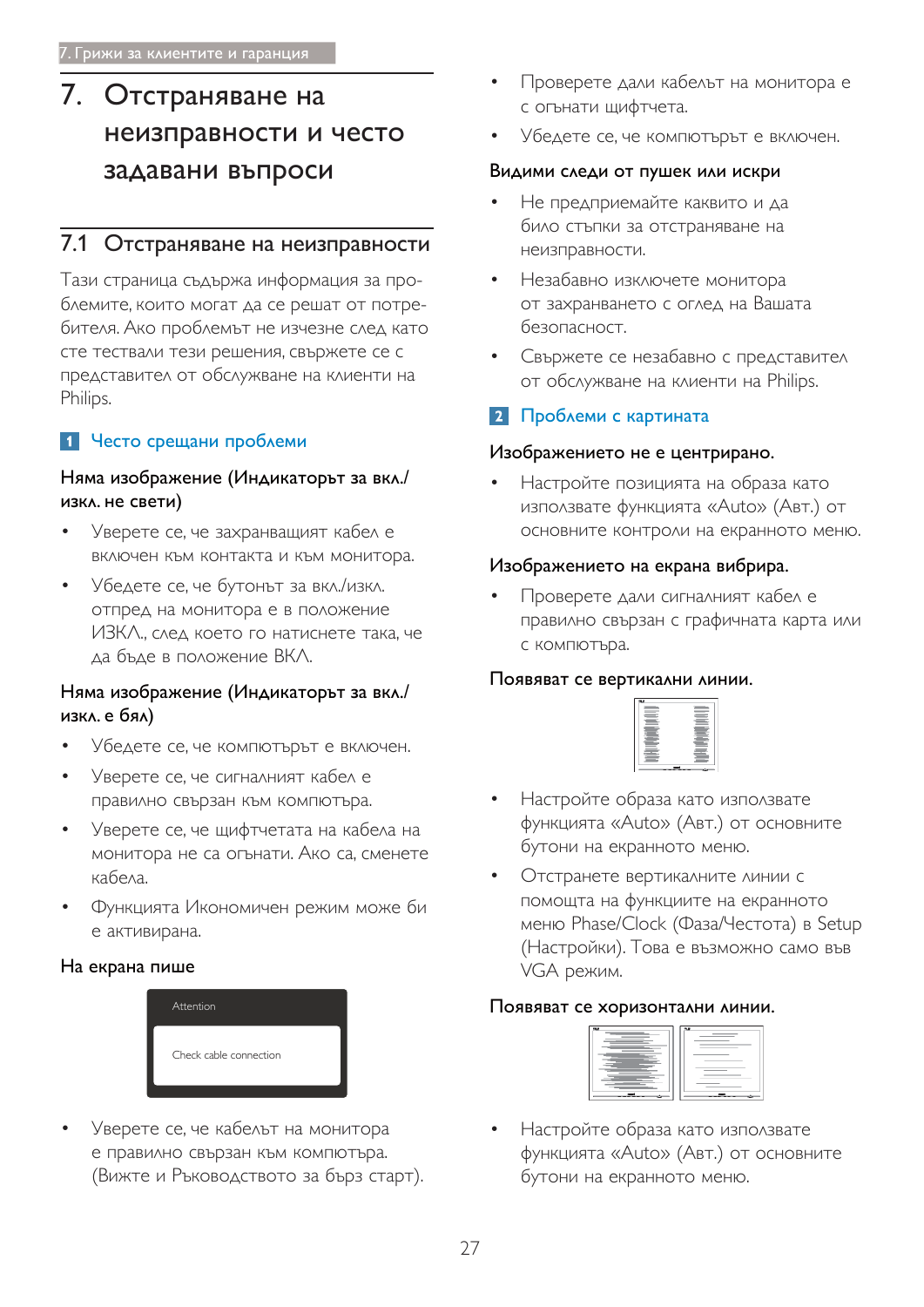#### 7. Грижи за клиентите и гаранция

#### Изображението изглежда размазано, неясно или прекалено тъмно.

Настройте контраста и яркостта от екранното меню.

### «Остатьчен образ», «прегаряне» или «изображение призрак» остават на екрана след изключване на захранването.

- Продължителното непрекъснато ПОКАЗВАНЕ НА НЕПОДВИЖНИ ИЛИ СТАТИЧНИ изображения може да доведе до «прегаряне», познато също като «остатъчен образ» или изображение «призрак». «Прегаряне», «остатъчен образ» или изображение «призрак» е добре познато явление в технологията на LCD панелите. В повечето случаи това «прегаряне» или «остатъчен образ» или «образ призрак» ще ИЗЧЕЗНАТ ПОСТЕПЕННО СЛЕД ИЗКЛЮЧВАНЕ НА захранването.
- Когато оставяте компютъра си без надзор, винаги активирайте движещ се скрийнсейвър.
- Винаги активирайте програма за периодично опресняване на екрана на LCD монитора при показване на статично съдържание.
- Ако не активирате скрийнсейвър или ако не използвате приложение за периодично опресняване на екрана, възможно е да наблюдавате симптоми на «прегаряне», силен «остатъчен образ» или «образ призрак», които не изчезват и не могат да бъдат поправени. Повредата, описана по-горе, не се покрива от гаранцията.

#### Изображението изглежда разкривено. Тек-СТЪТ Е НЕЯСЕН ИЛИ ЗАМЪГЛЕН.

Настройте резолюцията на екрана на компютъра на същия режим като препоръчителната оптимална резолюция на монитора.

#### Зелени, червени, сини, тъмни и бели точки се появяват на екрана.

Остават някои точки, но това е НОРМАЛНО ЗА ТЕЧНИЯ КРИСТАЛ, ИЗПОЛЗВАН В днешните технологии. Вижте политиката за пикселите за повече информация.

#### Светлината при «включване» е прекалено силна и дразнеща.

Можете да настроите светлината при «включване» с помощта на настройките на индикатора за вкл./изкл. в основните контроли на екранното меню.

За допълнителна помощ, вижте списъка с Потребителски информационни центрове и се свържете с представител от обслужване на клиенти на Philips.

### 7.2 Общи често задавани въпроси

- В1: Когато инсталирам монитора, какво трябва да направя, ако на екрана се появи съобщение «Cannot display this video mode» (Не е възможна работа в този видео режим)?
- Отг.: Препоръчвана разрешителна способност за този монитор: 1920х1080 при  $60Hz$
- Отстранете всички кабели, след което свържете компютъра към монитора, който сте използвали до сега.
- В менюто Start (Старт) на Windows изберете Settings (Настройки)/Control Panel (Контролен панел). В прозореца Control Panel (Контролен панел), изберете иконата Display (Дисплей). В команден панел на Display (дисплея), изберете раздел 'Settings' (Настройки). В раздел настройки, в кутийката "Desktop Аrea" (област на работния плот) преместете плъзгача на 1920  $\times$  1080 пиксела.
- OTBOPETE 'Advanced Properties' (Разширени настройки), задайте Refresh Rate (Скорост на обновяване) 60 Hz, след което натиснете ОК.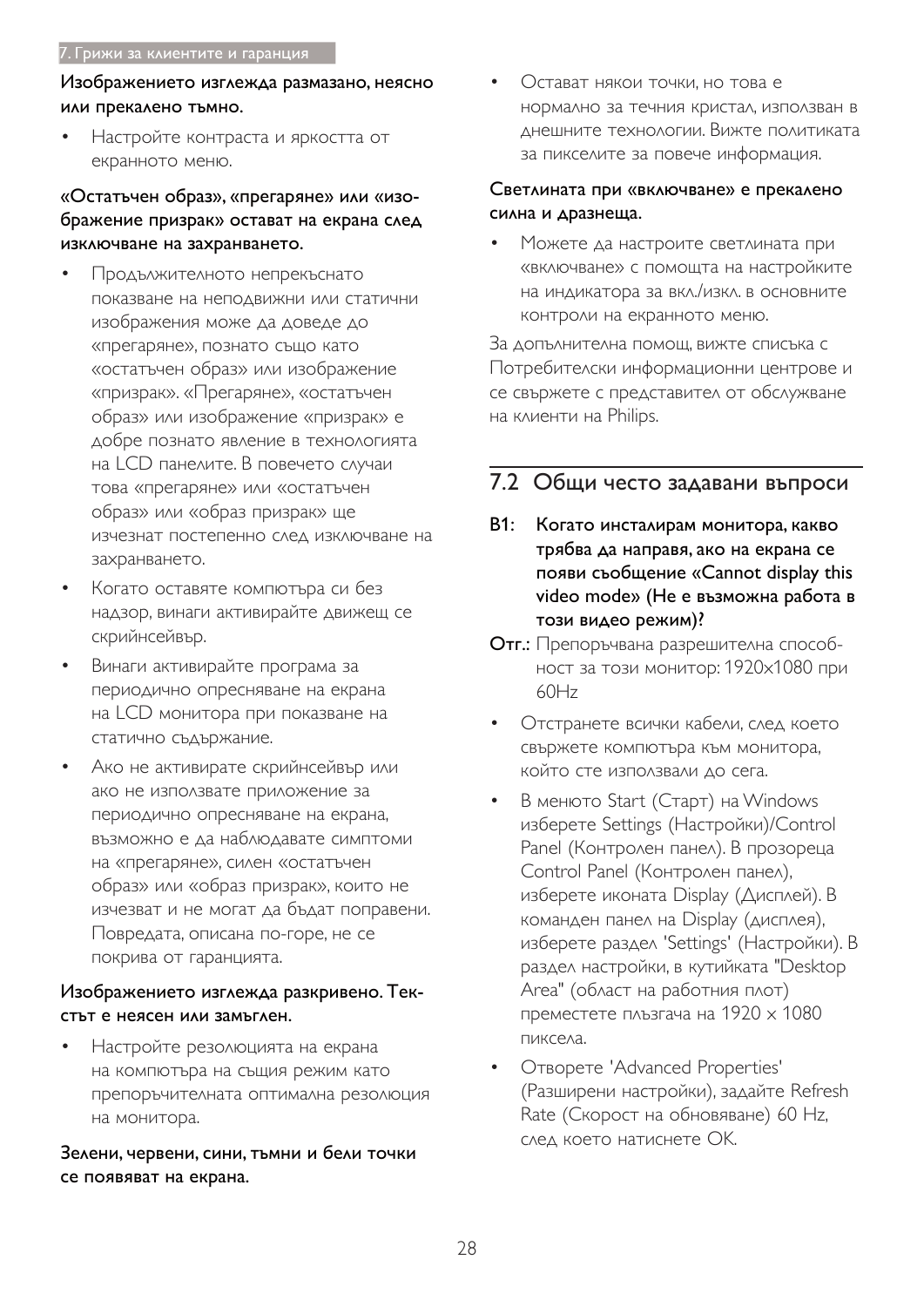#### 7. Грижи за клиентите и гаранция

- Рестартирайте компютъра си и повторете стъпки 2 и 3, за да проверите дали Вашият компютър е настроен на  $1920 \times 1080$  при 60Нг.
- Изключете компютъра, изключете стария монитор и включете своя Philips LCD монитор.
- Включете монитора и включете компютъра.
- В2: Каква е препоръчителната скорост на опресняване за LCD монитора?
- Отг.: Препоръчваната честота на опресняване за LCD монитора е 60Hz. При наличие на смущения на екрана може да настроите честотата на 75Hz, за да проверите дали смущенията ще изчез-HAT.
- ВЗ: Какво представляват файловете с разширения .inf и .icm на CD-ROM? Как да инсталирам драйверите (.inf и .icm)?
- Отг.: Това са драйверите за вашия монитор. Следвайте инструкциите в ръководството на потребителя, за да инсталирате драйверите. Вашият компютър може да поиска драйверите на монитора (.inf и.icm файлове) или диска с драйверите, когато инсталирате монитора за пръв път. Следвайте инструкциите и поставете (включеният CD-ROM) от пакета. Драйверите на монитора (.inf и .icm файлове) ще бъдат инсталирани автоматично.
- В4: Как да променя разрешителната способност на монитора?
- Отг.: Вашата видео платка и нейният графичен драйвер, заедно с монитора, определят възможните стойности за разрешителната способност на екрана на монитора. Можете да изберете желаната разрешителна способност от Windows® Control Panel (Команден панел) с «Display properties» (Свойства на дисплея).
- В5: Какво ще стане, ако сбъркам, докато настройвам монитора чрез екранното меню?
- Отг.: Просто натиснете бутона ОК и след това изберете «Reset» (Възстанови), за да върнете първоначалните фабрични настройки.

#### В6: Защитен ли е LCD екранът от издраскване?

- Отг.: По принцип се препоръчва повърхността на екрана да не се подлага на удари и да се пази от остри или тъпи предмети. Когато боравите с монитора, уверете се, че върху повърхността на панела не се прилага налягане или сила. Това може да анулира гаранционните УСЛОВИЯ.
- В7: Как се почиства повърхността на LCD екрана?
- Отг.: За обикновено почистване използвайте чиста, мека кърпа. За по-щателно ПОЧИСТВАНЕ, ИЗПОЛЗВАЙТЕ ИЗОПРОПИЛОВ алкохол. Не използвайте разтворители, КАТО НАПРИМЕР ЕТИЛОВ АЛКОХОЛ, ЕТАНОЛ, ацетон, хексан и др.

#### В8: Мога ли да променя настройките на цветовете на моя монитор?

- Отг.: Да, може да промените настройките на цветовете от екранното меню по следния начин:
- Натиснете "ОК" за извеждане на екранното меню.
- Натиснете Down Arrow (стрелката надолу), за да изберете опцията "Color" (Цвят), след което натиснете "ОК", за Да влезете в настройката на цветовете, където ще видите трите настройки, показани по-долу.
	- 1. Color Temperature (Цветна температура): При настройки до 6500К панелът изглежда "топъл, с червенобял тон", а при температура 9300К, тонирането е "студено, синьо-бяло".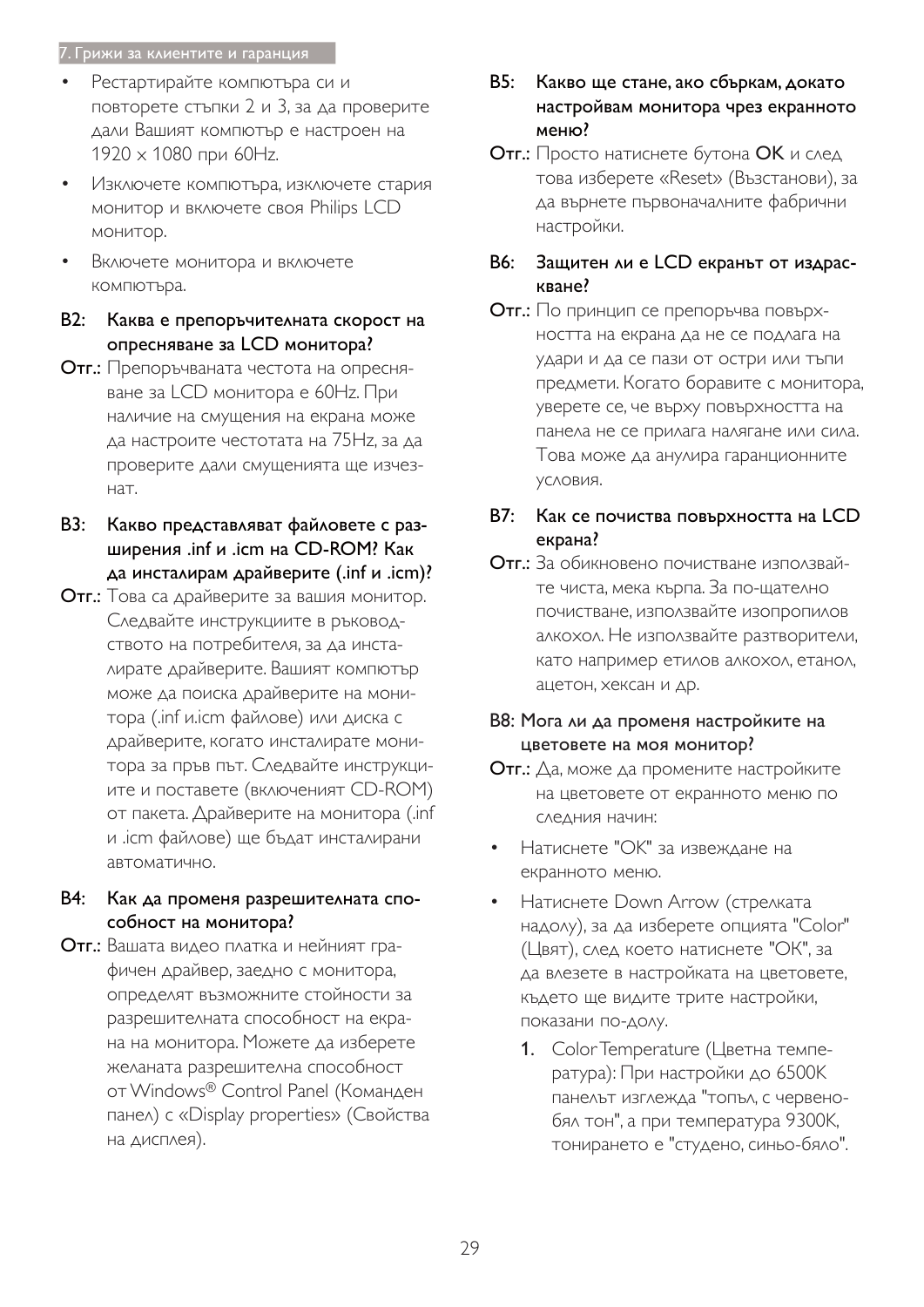#### 7. Грижи за клиентите и гаранция

- 2. sRGB: този стандарт се използва, за да се гарантира правилната обмяна на цветове между различни устройства (цифрови камери, монитори, принтери, скенери и др.)
- 3. User Define (Потребителски): потребителят избира предпочитаната настройка за цвета, като настройва червеното, зеленото и синьото.

### Э Забележка:

Единица за цвета на светлината, която се изльчва от обект, докато той бива нагряван. Тази единица се изразява с помощта на абсолютна скала (градуси Келвин). По ниските температури по Келвин, като напр. 2004К са червени; по-високите, като напр. 9300К, са сини. Неутралната температура е бяла, 6504К.

- В9: Мога ли да свържа моя LCD монитор към произволен компютър, работна станция или Мас?
- Отг.: Да. Всички LCD монитори на Philips са напълно съвместими със стандартните компютри, Мас-ове и работни станции. Нуждаете се от накрайник за кабела, за да свържете монитора с Мас система. Моля, свържете се с търговски представител на Philips за повече информа-ЦИЯ.
- В10: LCD мониторите на Philips поддържат ли «Plug-and-Play»?
- **Отг.:** Да, мониторите са с Plug-and-Play за Windows 7/Windows 8/NT. Mac OSX и Linux
- В11: Какво означава фиксиране на изображението, прегаряне, остатьчен образ или изображение «призрак» на LCD панелите?
- Отг.: Продължителното непрекъснато показване на неподвижни или статични изображения може да причини «прегаряне» на екрана, познато също като «остатъчен образ» или «призрачен образ». «Прегаряне», «остатъчен образ» или изображение «призрак» е

добре познато явление в технологията на LCD панелите. В повечето случаи «прегарянето» («остатъчният образ», «призрачният образ») постепенно изчезва след изключване на захранването за известно време.

Винаги активирайте скрийнсейвър с подвижно изображение, когато оставяте монитора без надзор.

Винаги активирайте програма за периодично обновяване на екрана, ако LCD монитора ще показва неизменно статично изображение.

### • Предупреждение

Сериозни симптоми на прегаряне, остатъчен образ или изображение "призрак" няма да изчезнат и не могат да се поправят. Повредата, описана по-горе, не се покрива от гаранцията.

#### В12: Защо моят екран не показва ясен текст, а буквите са назъбени?

Отг.: Вашият LCD монитор работи найдобре при резолюция 1920 х 1080 при 60Hz. За най-добри резултати използвайте тази разрешителна способност.